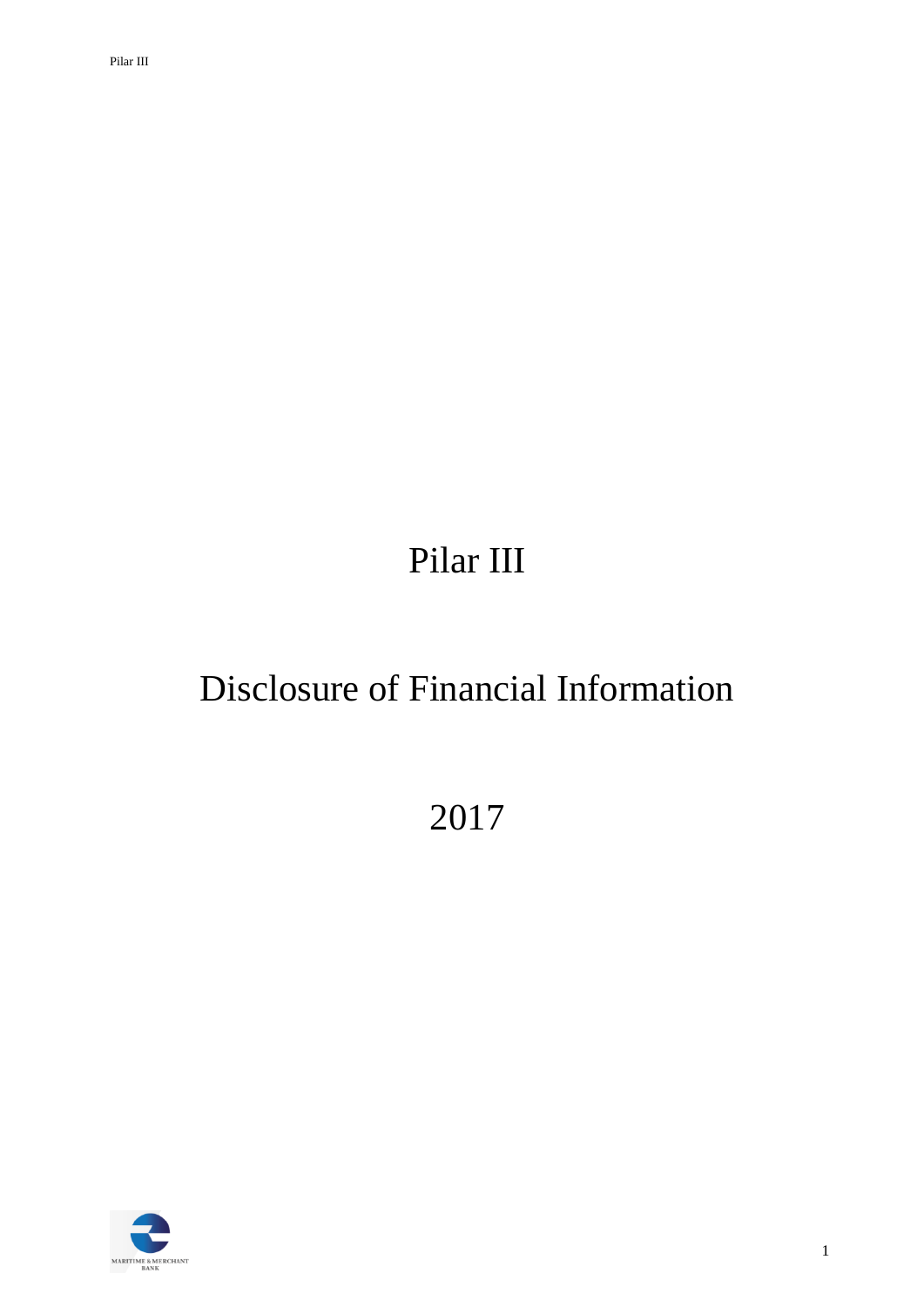| 1                     | <b>INTRODUCTION</b>                                                          | 3                            |
|-----------------------|------------------------------------------------------------------------------|------------------------------|
| $\overline{2}$<br>2.1 | <b>CAPITAL REQUIREMENTS</b><br><b>COMMON EQUITY TIER 1 (CET 1)</b>           | 4<br>$\overline{\mathbf{4}}$ |
| $\overline{3}$        | <b>RISK ANALYSIS</b>                                                         | $\overline{\mathbf{5}}$      |
| 3.1                   | <b>CREDIT RISK</b>                                                           | 5                            |
|                       | 3.1.1 CREDIT RISK AND SEGMENTS                                               | $\frac{5}{7}$                |
|                       | 3.1.2 CONCENTRATION (CORPORATE AND INDIVIDUAL CUSTOMERS)                     |                              |
|                       | 3.1.3 DIVERGENT CREDIT QUALITY AND DIVERGENT GROWTH                          | $\overline{7}$               |
|                       | 3.1.4 CREDIT MANAGEMENT AND CONTROL                                          | $\boldsymbol{8}$             |
|                       | 3.1.5 CONCENTRATION RISK STRESS TEST                                         | $\,$ 8 $\,$                  |
|                       | 3.2 LIQUIDITY RISK                                                           | 8                            |
|                       | 3.2.1 LIQUIDITY RISK EXPOSURE                                                | 8                            |
|                       | 3.2.2 LIQUIDITY RISK MANAGEMENT AND CONTROL                                  | 9                            |
|                       | 3.2.3 LIQUIDITY RISK STRESS TEST                                             | 10                           |
|                       | 3.2.4 LIQUIDITY RISK ASSESSMENT OF THE RISK PROFILE AND CAPITAL REQUIREMENTS | 10                           |
|                       | 3.3 MARKET RISK                                                              | 10                           |
| 3.4                   | <b>OPERATIONAL RISK</b>                                                      | 11                           |
|                       | 3.4.1 OPERATIONAL RISK EXPOSURE                                              | 11                           |
|                       | 3.4.2 OPERATIONAL MANAGEMENT AND CONTROL                                     | 11                           |
| $\overline{4}$        | RISK MANAGEMENT IN MARITIME & MERCHANT BANK                                  | 13                           |
| 4.1                   | THE BANK'S ORGANISATION                                                      | 13                           |
| 4.2                   | <b>CORPORATE GOVERNANCE</b>                                                  | 13                           |
|                       | 4.2.1 MANAGEMENT PRINCIPLES                                                  | 13                           |
|                       | 4.2.2 RISK LIMITS - RISK APPETITE                                            | 14                           |
|                       | 4.2.3 GOVERNING POLICIES                                                     | 14                           |
|                       | 4.2.4 FUNCTION POLICIES                                                      | 14                           |
|                       | 4.2.5 WORK PROCESSES AND PROCEDURES                                          | 15                           |
|                       | 4.2.6 KEY CONTROLS                                                           | 15                           |
|                       |                                                                              |                              |

| 5 ATTACHMENTS                                                            |  |
|--------------------------------------------------------------------------|--|
| 5.1 STANDARD FORM FOR DISCLOSURE OF COMMON EQUITY CAPITAL (IN NORWEGIAN) |  |

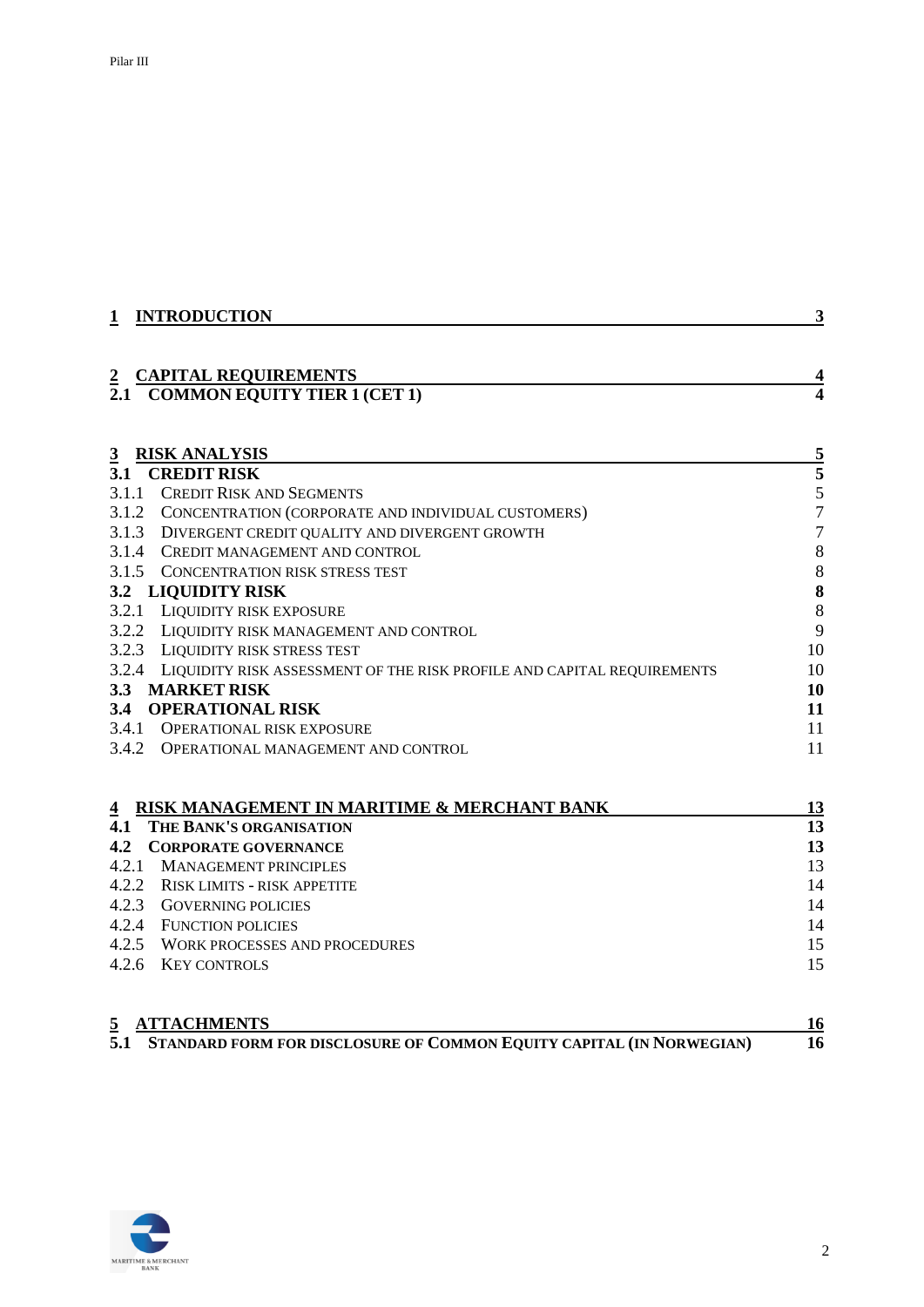## <span id="page-2-0"></span>**1 INTRODUCTION**

This document describes the risk and capital management of Maritime & Merchant Bank ASA ("the Bank").

The document thus covers the requirements set out in the capital regulation on the disclosure of financial information (Pilar III) under the Basel III regulations and the Regulations for Capital Requirements part IX.

All numbers and calculations shown in the document are based on numbers per. 31.12.2017.

The Bank also conducts a minimum annual analysis of the capital requirement in relation to risk levels and the bank's capital situation (the Bank's ICAAP and Pilar 2 ratings). This document is updated according to the reviews made there.

The bank uses the standard method for calculating capital requirements for credit risk. This implies that officially and standardized risk weights are used to calculate the capital requirement. For the calculation of capital requirements for operational risk, the basic method is used, which implies that the capital requirement is calculated in relation to income for the last 3 years (Maritime & Merchant Bank uses income last year and budgeted revenues 2018 and 2019). The bank does not have a trading portfolio and therefore does not allocate capital requirements for market risk in relation to this.

The purpose of having systems, routines and documentation in relation to the Bank's risk profile and capital management is to create certainty that the Bank has adequate capital to cover the risk associated with its business. This helps to ensure that the Bank has a continuous process for assessing overall capital requirements in relation to the Bank's risk profile at any given time. It must be stressed that this is a process that includes all of the Bank's business and that it is the Bank's Board that sets the conditions for this work. The purpose is also to help ensure that this can help the Bank refine and improve its risk management. This is done via the ongoing processes that take place in the Bank in connection with this and also through periodic audits.

The systems, routines and documentation associated with risk assessment and control cover the entire Bank. No areas are omitted. The guidelines and routines for managing and controlling risk in the Bank cover the following risks:

- Credit, concentration and counterparty risk
- Liquidity risk
- Market risk
- Interest rate risk
- Operational risk
- Strategic risk

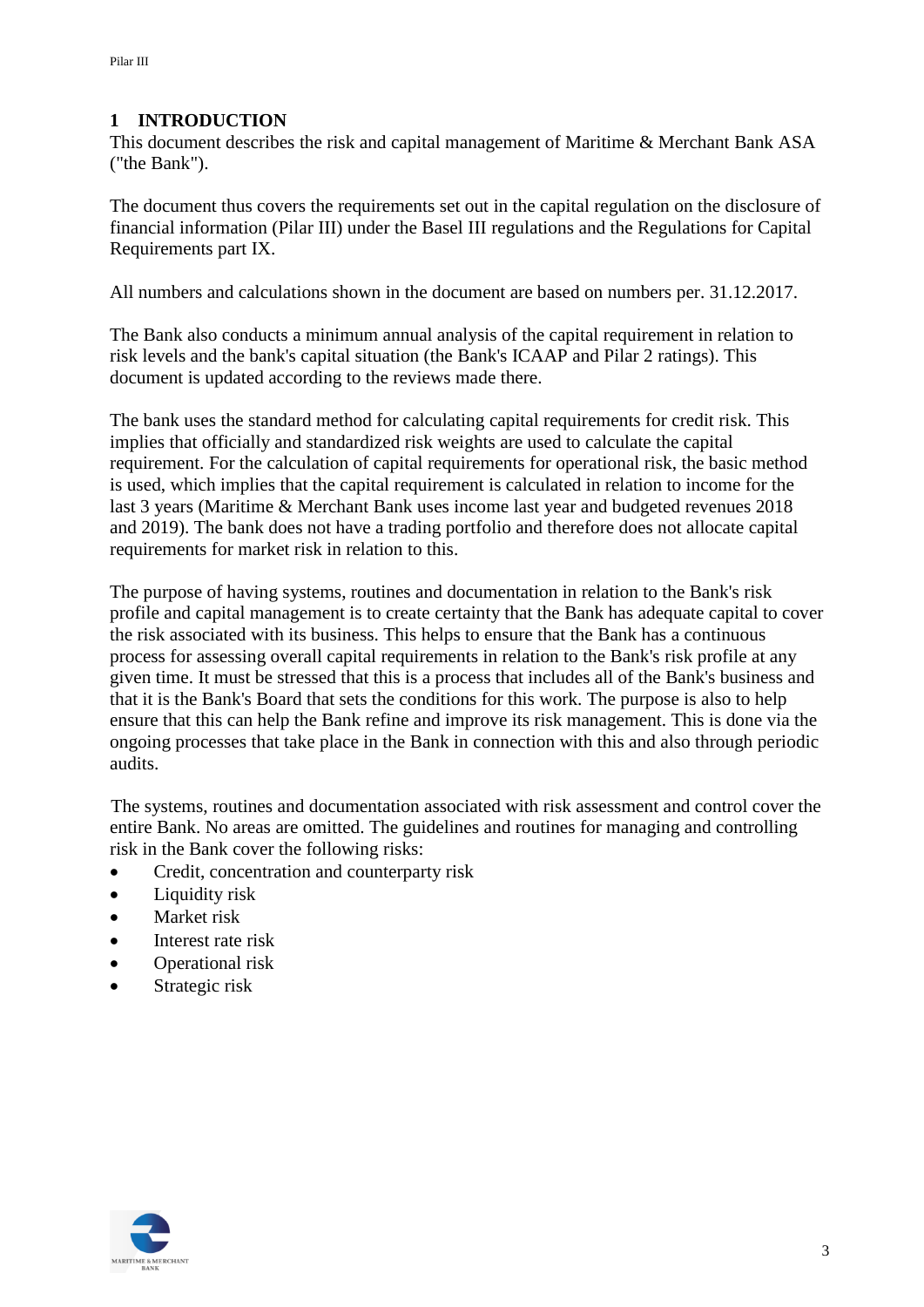## <span id="page-3-0"></span>**2 CAPITAL REQUIREMENTS**

The Bank's Risk Policy provides a general description of the types of risk the Bank faces and how the Bank should act in relation to these. This is described in the Bank's Risk Policy.

The Bank must at all times maintain control over the risks it faces. In those cases where the risk is greater than what is acceptable in relation to our policy, measures must immediately be taken to reduce the risk.

Different risks within the various areas will have different probabilities of occurring and different consequences for the Bank. The emphasis must be on focusing on the risks with the greatest consequences.

Banking entails systematic risk taking versus risk pricing. This means that the risk must not be so high that it threatens the existence of the Bank, while at the same time it must not be so low that it threatens the Bank's earnings. The Bank accepts a moderate risk for its total business.

## <span id="page-3-1"></span>**2.1 COMMON EQUITY TIER 1 (CET 1)**

Below is an overview of the bank's capital and minimum capital requirement regarding Pilar 1 calculated using the standard method regarding credit risk method and the basic method regarding operational risk. The bank's capital base consists only of Common Equity Tier 1 (CET 1) capital.

|                                                  |                | 31.12.2017  |                    |
|--------------------------------------------------|----------------|-------------|--------------------|
| <b>Amounts in USD - thousands</b>                | <b>Balance</b> | <b>Risk</b> | <b>Calculation</b> |
|                                                  |                | Weight      | <b>Basis</b>       |
| Share capital                                    | 5 5 9 1        |             | 5 5 9 1            |
| + Other reserves                                 | 52 123         |             | 52 123             |
| Defered tax assets and intangible assets         | $-6792$        |             | $-6792$            |
| Common Equity Tier 1 (CET 1)                     | 50922          |             | 50922              |
| + Additional Tier 1 Capital (hybrid / perpetual) |                |             |                    |
| <b>Tier 1 Capital</b>                            | 50 922         |             | 50 922             |
| + Subordinated loan capital                      |                |             |                    |
| <b>Tier 2 Capital</b>                            | 50922          |             | 50 922             |
|                                                  |                |             |                    |
| <b>Total Capital</b>                             | 50922          |             | 50922              |
| <b>Calculation basis</b>                         |                |             |                    |
| <b>Credit Risks</b>                              |                |             |                    |
| + Bank of Norway                                 | 8061           | $0\%$       |                    |
| + Local and regional authorities                 |                | 20 %        |                    |
| + Institutions                                   | 46 746         | 20 %        | 9 3 4 9            |
| + Companies                                      | 96 849         | 100 %       | 96 849             |
| + Covered bonds                                  | 94 4 15        | 10%         | 9441               |
| + Shares of mutual funds                         |                |             |                    |
| + Other assets                                   | 116            | 100 %       | 116                |
| <b>Total Credit risks</b>                        | 246 187        |             | 115 756            |
| + Operational risk                               | 8763           |             | 8763               |
| + Counterparty risk derivatives (CVA-risk)       | 2 1 1 5        |             | 2 1 1 5            |
| <b>Total calculation basis</b>                   | 257 064        |             | 126 633            |
| <b>Capital Adequacy</b>                          |                |             |                    |
| <b>Common Equity Tier 1%</b>                     |                |             | 40,21%             |
| <b>Tier 2 Capital</b>                            |                |             | 40,21%             |
| Total capital %                                  |                |             | 40,21%             |

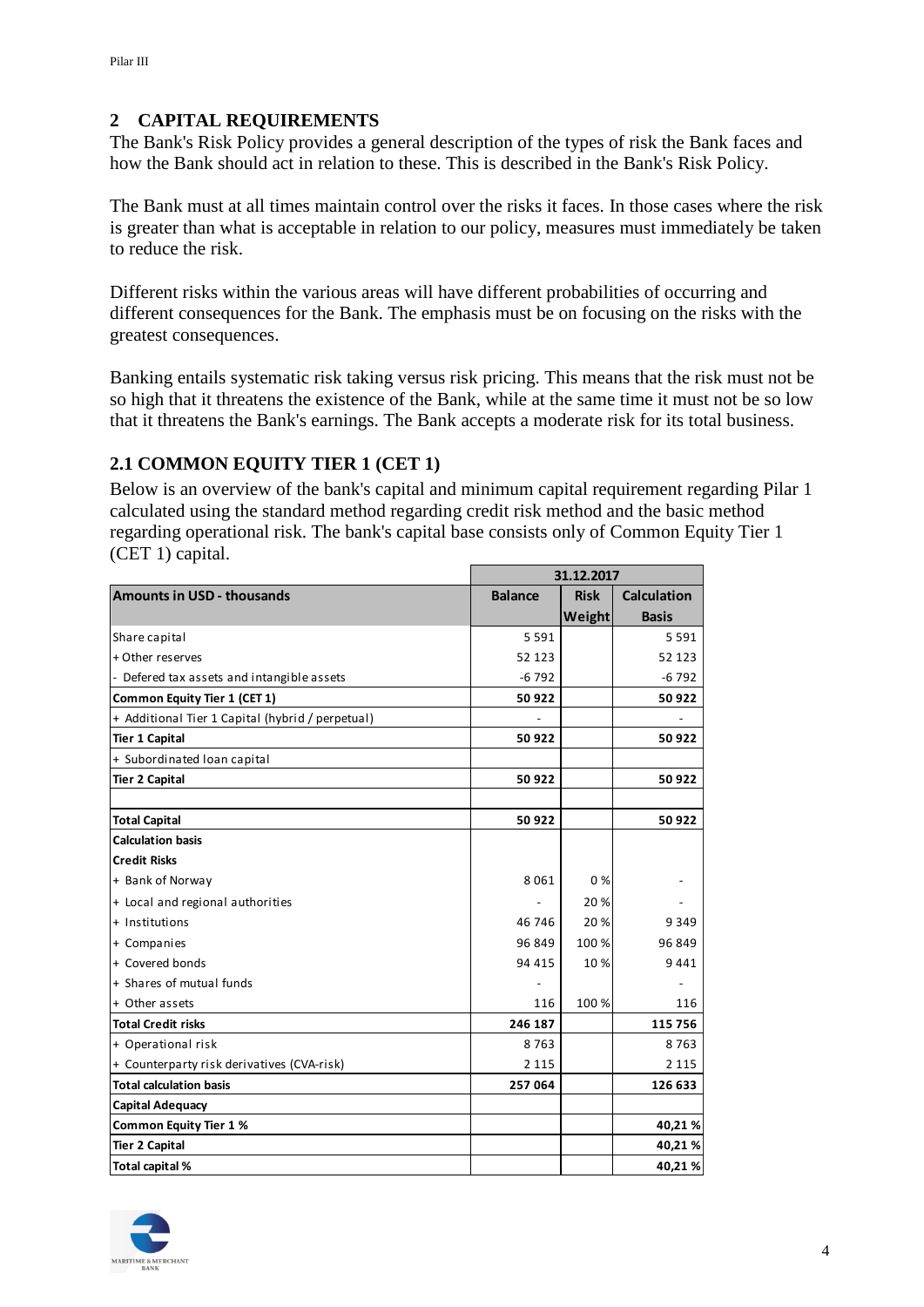Maritime & Merchant Banks capital target for the leverage ratio has for the same reason been set at 8.5%. The requirement from The Financial Supervisory Authority of Norway is 5 %  $(3 \% + 2 \%).$ 

## <span id="page-4-0"></span>**3 RISK ANALYSIS**

The Bank's risk is managed in accordance with the Bank's various policies and routines. Expertise will be a means of management and control in all areas.

As far as the management of credit risk is concerned, this is performed in accordance with the regulations for capital adequacy as they are described in Circular 12/2016. The overarching guidelines for managing credit and counterparty risk are described in detail in this document. This specifies that the Bank uses the standard method. Further descriptions are provided in the underlying policies and routines for this area.

Credit risk is the risk of the Bank incurring losses in connection with granting credit due to the customer being unable to fulfil their obligations. This is one of the risks that can have the greatest consequences and is thus one of the risks the Bank must focus on and monitor most.

The key prerequisites for reducing this type of risk are good credit assessments, as well as good routines, systems and tools for granting credit and monitoring loan commitments. A special Credit Policy has been prepared that describes this in more detail. The Bank's Credit Policy states that debt servicing capacity is the most important criteria when

considering granting credit. Thereafter, the collateral is assessed. The policy also requires that all credit customers have adequate insurance cover.

The Bank must maintain control over its credit risk at all times through the use of good systems and routines for granting credit and monitoring commitments. The Bank wants to maintain a moderate risk profile when it comes to credit risk. See Credit Policy for more details.

## <span id="page-4-1"></span>**3.1 CREDIT RISK**

The key prerequisites for reducing this type of risk are good credit assessments, as well as good routines, systems and tools for granting credit and monitoring loan commitments. A special Credit Policy has been prepared that describes this in more detail.

The Bank must maintain control over its credit risk at all times through the use of good systems and routines for granting credit and monitoring commitments. The Bank wants to maintain a moderate risk profile when it comes to credit risk.

## <span id="page-4-2"></span>**3.1.1 Credit Risk and Segments**

The total committed exposure per December  $31<sup>th</sup>$  2017 was USD 96 849 292. There is so far not identified any objective evidence off any loss event.

The average weighted quality of the portfolio is Moderate Risk, and all credits, when granted, had an Expected Default Probability which qualified them to be classified as Moderate Risk. The credit portfolio has a risk concentration around the mid point.

The majority of the commitments is, on disbursement date, secured with ship mortgages within 50 % of appraised values in addition to security in cash and earnings, and in combination with

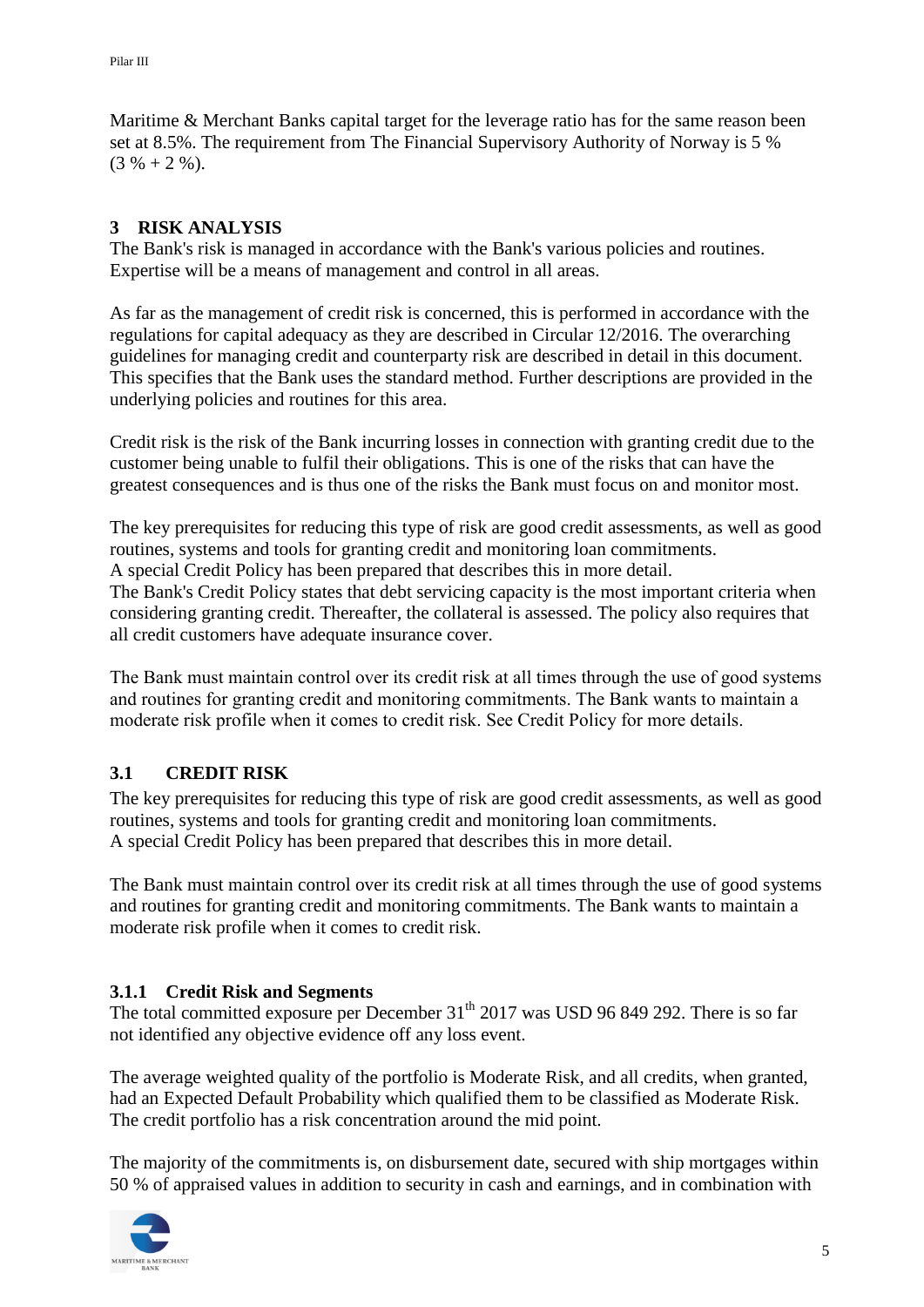an estimated Moderate Default Probability, this provides for a sound credit portfolio with a marginal potential for future losses.

None of the commitments are classified as High Risk exposure.

In addition to estimating the Default Probability, we also estimate the Loss Given Default on each exposure. Based on the low leverage of financing in combination with financing nonspecialized tonnage with strict covenants, the average weighted Loss Given Default for the loan portfolio, is very satisfactory.

The Bank's estimated risk cost, Expected Loss, is calculated as Default Probability multiplied with Loss Given Default, and is included in all internal return on capital estimations in connection with granting new loans.

The portfolio is distributed in risk classes according to official rating, collateral and internal risk classification. The total committed portfolio was distributed with 41 % on bulk carriers, 16 % on gas carriers, 31 % on tankers and 11 % on container vessels.

The Bank's internal credit strategy has limits for maximum exposure to the various shipping segments, and Acceptable Risk Criteria form guidelines for the lending strategy. All present loan exposure fell within the Bank's credit strategy.

Risk classes and credit score:

- Low risk Credit score: 1-4
- Medium risk Credit score: 5-7
- High risk Credit score: 8-10

| Lending to customers and bonds | <b>Loans USD</b> | <b>Bonds USD</b> | <b>Total USD</b> |
|--------------------------------|------------------|------------------|------------------|
| Low Risk                       |                  | 102 474 392      | 102 474 392      |
| Moderate risk                  | 96 849 292       | $\theta$         | 96 849 292       |
| High risk                      | $\theta$         | $\theta$         | $\Omega$         |
| Loss Exposed                   | $\Omega$         | $\theta$         | $\Omega$         |
| Sum                            | 96 849 292       | 102 474 392      | 199 323 684      |

| Lending to and receivables from credit institutions | <b>USD</b> |  |
|-----------------------------------------------------|------------|--|
| AA (Mody's)                                         | 46 746 274 |  |

| <b>Securities</b><br><b>Risk Classification</b> | Rating    | <b>Risk</b><br>Weight | <b>Currency</b> | <b>Notional</b> | <b>Market</b><br><b>Value</b> |
|-------------------------------------------------|-----------|-----------------------|-----------------|-----------------|-------------------------------|
| Very low to no risk                             | AAA       | $0\%$                 | <b>USD</b>      | 5 000 000       | 5 012 120                     |
| Very low to no risk                             | $AA+$     | $0\%$                 | <b>NOK</b>      | 25 000 000      | 25 013 642                    |
| Very low risk                                   | AAA       | $10\%$                | <b>NOK</b>      | 771 000 000     | 774 664 300                   |
| Very low risk                                   | AAA       | 20 %                  | NOK.            |                 |                               |
| Low Risk                                        | Not Rated | 20 %                  | NOK.            |                 |                               |
| Sum NOK                                         |           |                       |                 | 796 000 000     | 799 677 941                   |
| Sum USD                                         |           |                       |                 | 5 000 000       | 5 012 120                     |
|                                                 |           |                       |                 |                 |                               |

| <b>Risk Classification</b> | <b>Type</b>  |         |      | <b>Risk Weight Currency Notional Collateral Type</b> |
|----------------------------|--------------|---------|------|------------------------------------------------------|
| Moderate                   | Collaterised | $100\%$ | USD. | 5 000 000 Bulk carriers                              |

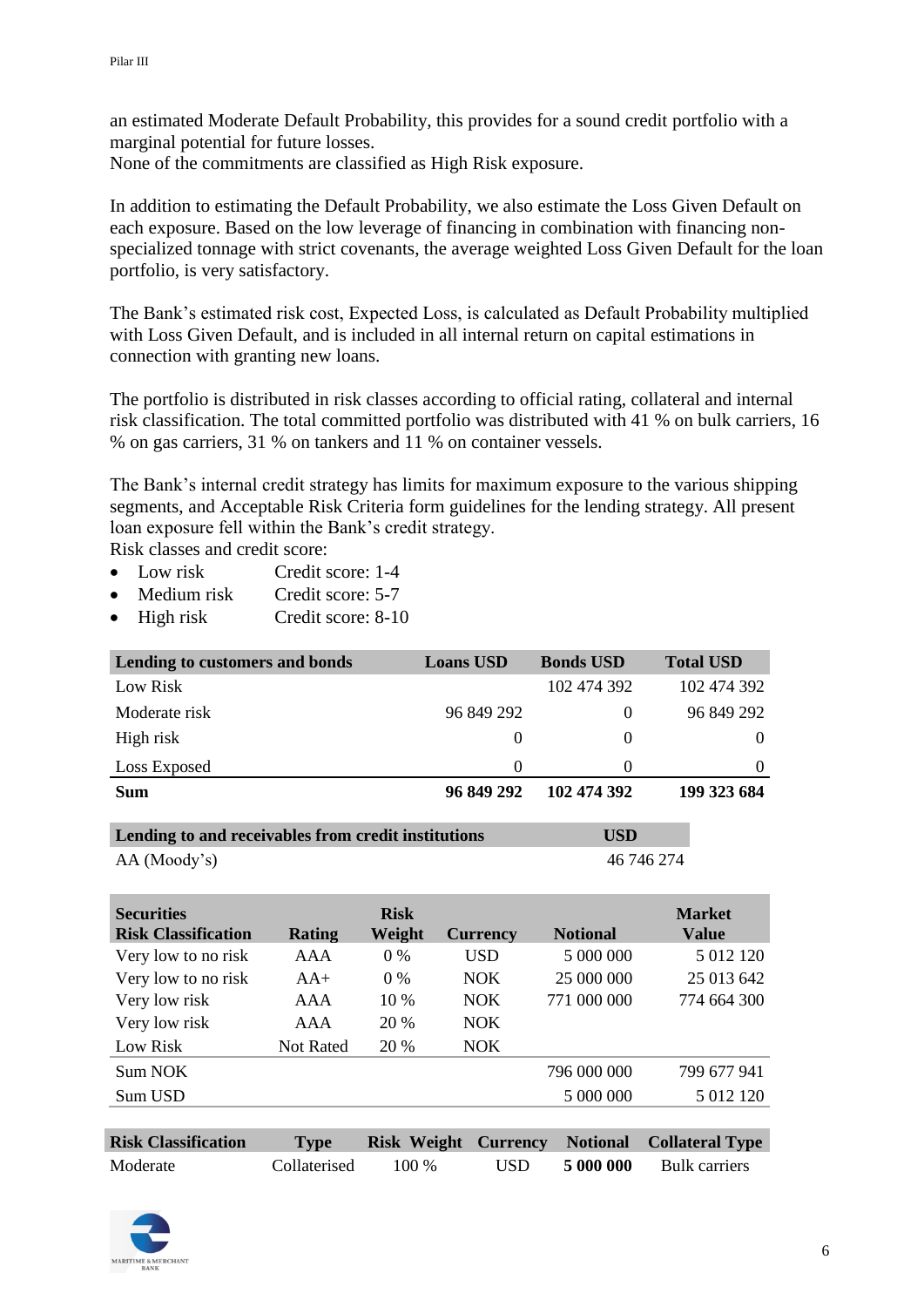## <span id="page-6-0"></span>**3.1.2 Concentration (corporate and individual customers)**

The risk of losses due to concentration in relation to large individual customers, particular industries, geographical areas, and collateral with the same risk properties will be categories that are relevant for the Bank.

The risk provisions (the supplement) are allocated to the concentration in industry and concentration risk associated with individual customers.

The shipping lending business is regarded as an industry. The Financial Supervisory Authority of Norway has prepared a proposal for calculation models based on the volatility and correlation of various industries. The Bank has used this as a starting point for developing its models further in relation to this point. The Bank will also assess correlations within different shipping segments in more detail. In light of this, the Bank will also make commercial assessments in relation to being exposed to several industries.

The Bank's Credit Policy stipulates strict limits for the maximum size of commitments with individual customers (or groups of customers that must be consolidated). Nonetheless the Bank will be exposed to this, especially in a start-up phase.

The Bank has assessed different loan sizes in relation to concentration. The model proposed by the Financial Supervisory Authority of Norway is used in connection with this. The provisions for this risk will decrease during the period of the plan in line with planned growth. The Bank will continuously assess the relationship between growth and risk associated with individual customers.

#### <span id="page-6-1"></span>**3.1.3 Divergent credit quality and divergent growth**

Increased risk of losses due to divergent credit quality and growth are also areas that will be continuously assessed.

When it comes to supplements for divergent credit quality, the Bank has made the following assessments: All granting of credit in the Bank is based on the use of scoring models in which risk classes are calculated based on a number of parameters. The Bank also performs calculations using the probability of default (PD) model. The expected loss in a default situation, loss given default (LGD), is estimated on the basis of the loan-to-value ratio, where one finds oneself in the value cycle when the loan is granted, and the strength of the financial covenants. The calculated annual risk cost associated with an individual commitment, the expected loss (EL), is arrived at by multiplying PD by LGD. The Bank believes that with the aid of its stringent credit practices, experience, models and management in the area it will not acquire a credit portfolio that will have divergent (poorer) credit quality in relation to the peer group with which it would be correct to compare it.

As far as growth is concerned, a bank in a start-up phase will always experience a high growth percentage rate, especially in the first few years. It is natural to make supplementary provisions for high growth during the first part of the period of the plan. As far as growth is concerned, this is slowing and in the Bank's long-term estimates will decrease and therefore the provisions will be lower in the long-term.

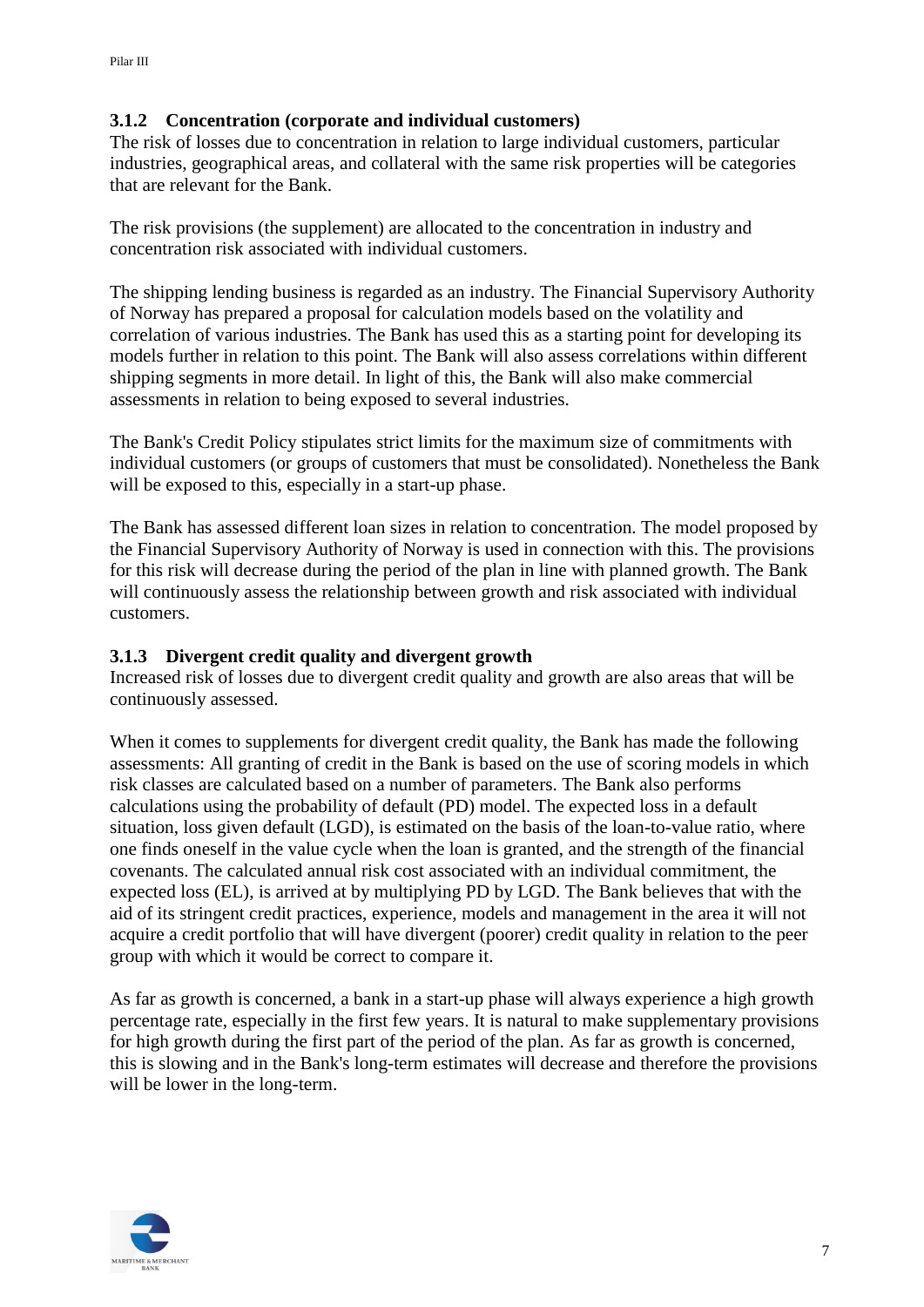## <span id="page-7-0"></span>**3.1.4 Credit management and control**

The following management and control has been established for the area to manage and reduce the risk:

- The Bank's Credit Policy
- The Bank's scoring model
- Routines and instructions for the area
- The Bank's credit monitoring systems

## <span id="page-7-1"></span>**3.1.5 Concentration risk stress test**

Scenario calculations have been prepared to estimate the effect of the capital calculation in for a serious economic setback and downturn. As far as the credit aspect is concerned, stress tests are carried out for loss percentage.

These calculations show that reduced results due to increased losses will affect the Bank's capacity to grow in relation to building up the Bank's equity. The Bank's funding costs are also expected to increase as a result of such high losses. The Bank will continue to work on these sensitivity analyses and at the same time on contingency measures for such a scenario.

## <span id="page-7-2"></span>**3.2 LIQUIDITY RISK**

## <span id="page-7-3"></span>**3.2.1 Liquidity risk exposure**

Liquidity risk is the risk of the Bank, in a given situation, being unable to refinance itself to a sufficient degree to ensure that it can meet its obligations when they fall due. The liquidity risk will depend on the Bank's balance sheet structure, the liquidity in the market, and the Bank's creditworthiness. Here, balance sheet structure means financial strength and deposit coverage ratio, as well as differences in turnover rates and lock-in periods on the asset and liability sides. The Bank's creditworthiness will depend on factors such as its financial strength, earnings, risk profile, reputation and portfolio of loans.

Maritime & Merchant Bank aims to maintain a low liquidity risk. The bank has limited access capital markets, and the Norwegian deposit market is the main source of funding. This means that the bank needs a relatively large liquidity buffer, consisting of placement in other banks and securities with high quality and liquidity.

The bank's liquidity level is assessed by calculating the Liquidity Coverage Ratio (LCR) and the Net Stable Financing Ratio (NSFR). These ratios describe the short liquidity level and the level of stable funding.

The bank calculates liquidity surplus, which appears as available funding less future liabilities within the defined time interval and required liquidity buffers.

Forecasts for these indicators are made for the next 12 months, which provide as basis for the size of the liquidity buffers.

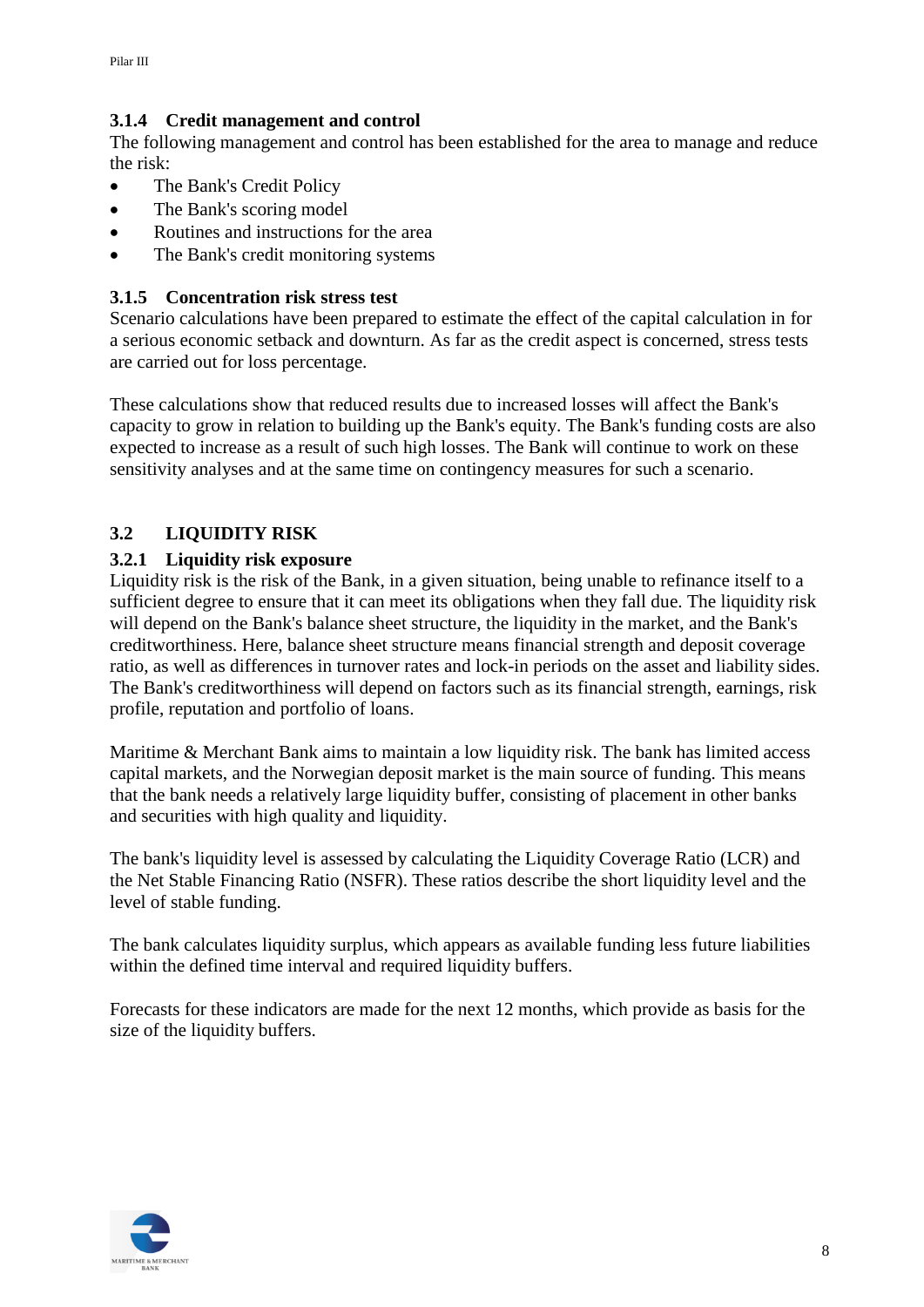|                                               | Up to        | 3 to       | Over        | Over         |              |
|-----------------------------------------------|--------------|------------|-------------|--------------|--------------|
| $(In$ $USD)$                                  | 1 month      | 12 months  | 1 year      | 5 years      | <b>Total</b> |
| Cash and claims on central<br>banks           |              |            |             |              |              |
| Loans and receivables from<br>credit inst     | 46 746 274   |            |             |              | 46 746 274   |
| Loans to and receivables<br>from customers*   |              | 8 502 504  | 88 346 788  |              | 96 849 292   |
| Commercial papers and<br>bonds                |              | 26 284 222 | 73 747 964  | 2 442 206    | 102 474 392  |
| Shares, funds and other<br>securities         |              |            |             |              |              |
| <b>Assets</b>                                 | 46 746 274   | 34 786 726 | 162 094 752 | 2 442 206    | 246 069 958  |
| Deposits from credit<br>institutions          |              |            |             |              |              |
| Deposits from and liabilities<br>to customers | 188 528 562  |            | 6 315 347   |              | 194 843 909  |
| Debt from issuance of bonds                   |              |            |             |              |              |
| Subordinated loan capital                     |              |            |             |              |              |
| <b>Liabilities</b>                            | 188 528 562  | $\bf{0}$   | 6 315 347   | $\mathbf{0}$ | 194 843 909  |
| Financial derivatives (net<br>settlement)     |              |            | 383 100     |              | 383 100      |
| <b>Total</b>                                  | -141 782 288 | 34 786 726 | 156 162 505 | 2 442 206    | 51 609 149   |

## <span id="page-8-0"></span>**3.2.2 Liquidity risk management and control**

The bank's liquidity management follows guidelines and frameworks set by the bank's board, which are again based on recommendations from the Norwegian Financial Supervisory Authority.

The Bank has developede guidelines and a framework for managing liquidity risk. In addition, the bank has established forecasts for financing needs, liquidity and action plans for potential liquidity crises.

The following management and control has been established in the area to manage and reduce the risk:

- Liquidity Policy, ILAAP and Contingency Plans
- Limits described in the Bank's Framework Document
- Routines and guidelines for the area
- Establishment and cultivation of various sources of funding
- Establishment of adequate liquidity buffers

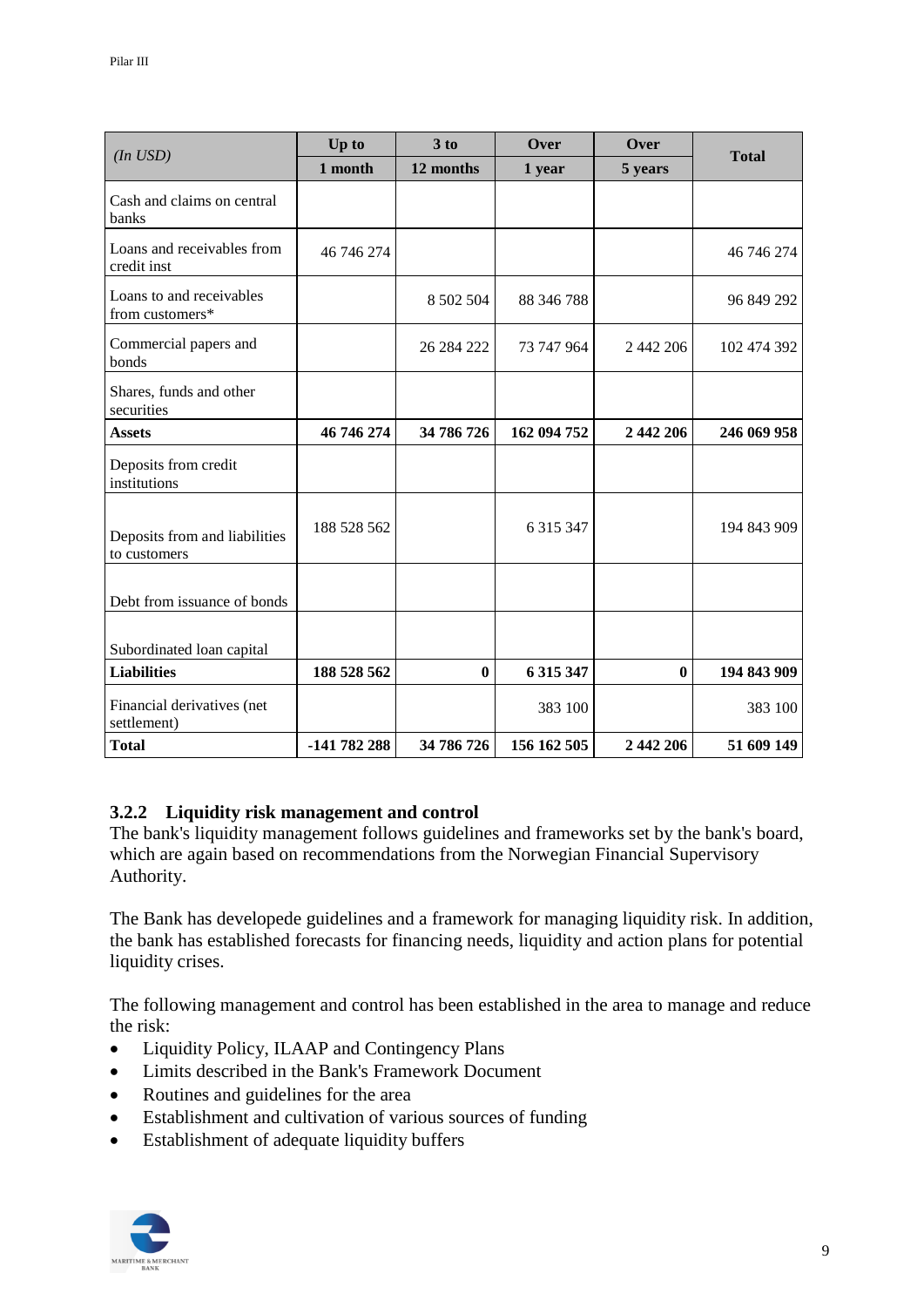#### <span id="page-9-0"></span>**3.2.3 Liquidity risk stress test**

Stress tests have been conducted based on various scenarios within the area of liquidity. Please refer to the Liquidity Policy and ILAAP. According to ILAAP, a liquidity stress test entails the following:

The Bank must be able to cope for 12 months without new external funding in a stress scenario that is a combination of a general crisis and a bank-specific crisis.

The stress test and forecast tools must together form a basis for stipulating requirements for the size of the liquidity buffer.

Stress parameters:

- Deposits with fixed term: Withdrawals 15%
- No new market funding
- Securities
	- Government: Fall in value of 3%
	- Deposits only: Fall in value of 10%

#### <span id="page-9-1"></span>**3.2.4 Liquidity risk assessment of the risk profile and capital requirements**

The Bank therefore concludes that this risk is covered by the liquidity buffers and existing financial strength.

#### <span id="page-9-2"></span>**3.3 MARKET RISK**

The bank shall not take positions in the currency and the fixed income market, and exposures that occur shall as far as possible be hedged.

#### Currency Risk

All exposure on the balance sheet, outside the balance sheet and estimated income and expense items will be covered. Market exposure will be limited and within limits and authorisations granted by the board.

Funding in NOK is swapped to USD using cross currency basis swaps, with duration around 3 to 3.5 years. Using cross currency swaps match funding in NOK with lending in USD. Assets and liabilities are currency matched.

#### Tax and currency risk

In tax accounting the equity is denominated in NOK, hence the taxable result will fluctuate with the USDNOK exchange rate. When USDNOK depreciate, the taxable result will be more negative than the USD result.

#### Credit Spread risk

The bank will be exposed to changes in market value of bonds and certificates. This risk should be low to moderate and the portfolio should have high market liquidity. Credit spread risk is measured using Solvency II methodology. The credit spread risk is low to moderate.

A framework for the composition of this portfolio has been established, as well as limits for single issuers.

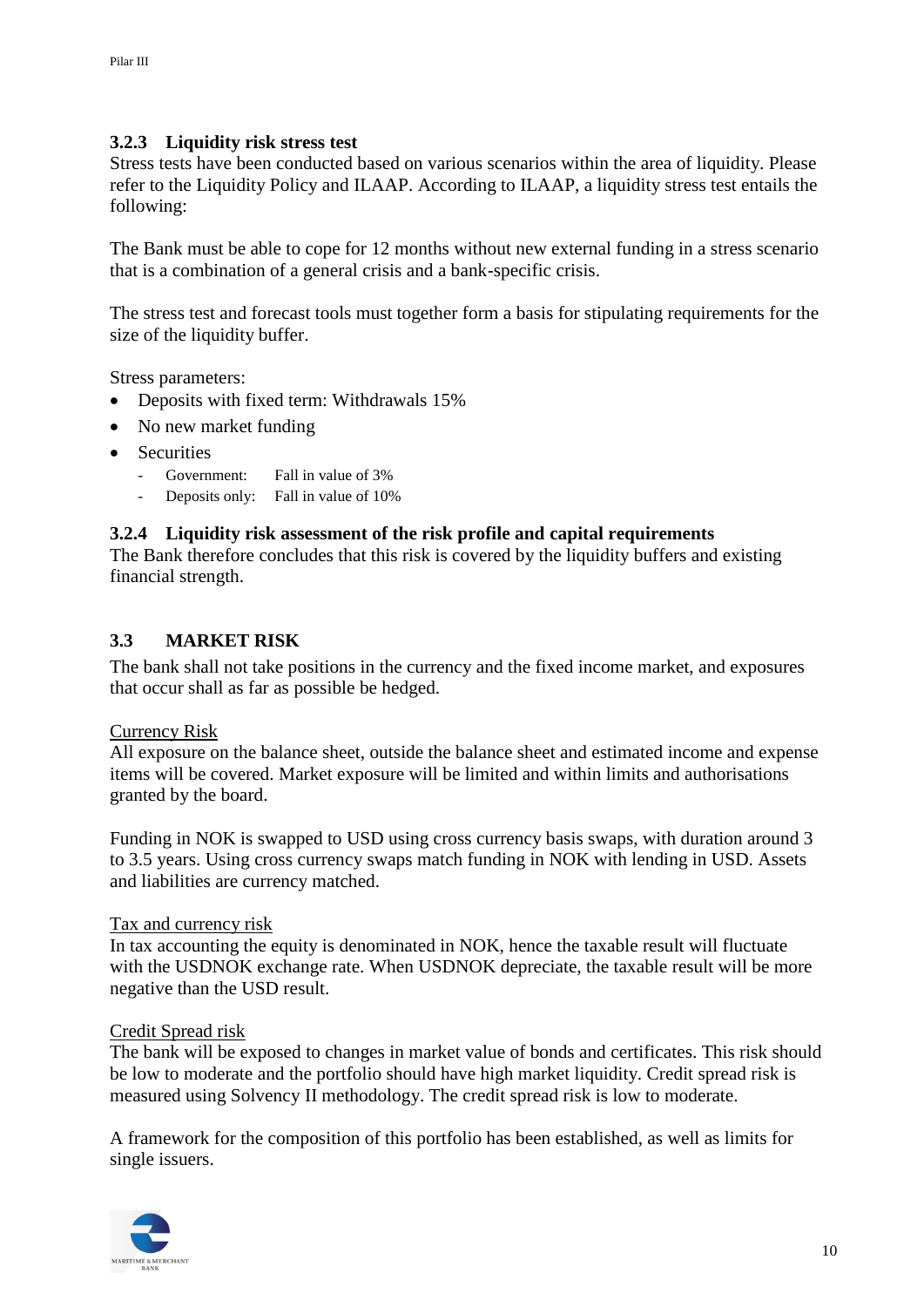#### Interest Rate Risk

All exposure on the balance sheet and outside the balance sheet will be covered. Market exposure will be limited and within limits and authorisations granted by the board. There has been no interest rate risk other than normal risk arising from banking activities, i.e. shorter than 3-month maturity. All loans and deposits are without fixed rate terms, and no loans have interest rate period longer than 3 months.

## <span id="page-10-0"></span>**3.4 OPERATIONAL RISK**

## <span id="page-10-1"></span>**3.4.1 Operational risk exposure**

Operational risk is the risk of losses due to inadequate or failing internal processes, people and systems or because of external events.

In the opinion of the Bank, the established framework and strategies cover the operational business for the entire business, cf. section 13-5 (1) of the Norwegian Financial Institutions Act and the Basel Committee's Principle 2. This applies to risk in all areas in relation to, among other things, personnel, finances, IT security, physical security, operations, legal security, administration and control.

This includes the risk of the Bank incurring losses or costs due to:

IT systems and the organisation being unable to process transactions in a correct and timely manner.

A failure to protect reputation, assets and resources, etc., deliberate acts by the Bank's own employees and/or external parties with the aim of achieving unlawful benefits, a failure to protect the customers' assets, or negligence in the management of assets on behalf of other technical and manual system controls that do not function.

## <span id="page-10-2"></span>**3.4.2 Operational management and control**

The Board bears overarching responsibility for ensuring there is a strong risk management culture (cf. section 13-5 of the Norwegian Financial Institutions Act).

The Board must also supervise the Bank's executive management team to ensure that policies, processes and the management of operational risk is effectively implemented at all levels in the Bank (cf. section 8-6 of the Norwegian Financial Institutions Act).

The Bank's Operational Risk Policy underscores this responsibility and helps to determine the overarching limits and guidelines for the area.

The operational risk must be reduced through good quality assurance and the Bank maintaining control of the operational risk at all time through good systems for quality assurance and internal control.

Besides the Operational Risk Policy, the following management and control (overview available in the policy document) has been established in the area to manage and reduce risk:

- System for reporting events (described in the policy document)
- Risk limits within the individual areas in the Bank (described in the Framework Document)
- Dedicated risk and compliance function (cf. section 13-5 (2) of the Norwegian Financial Institutions Act)

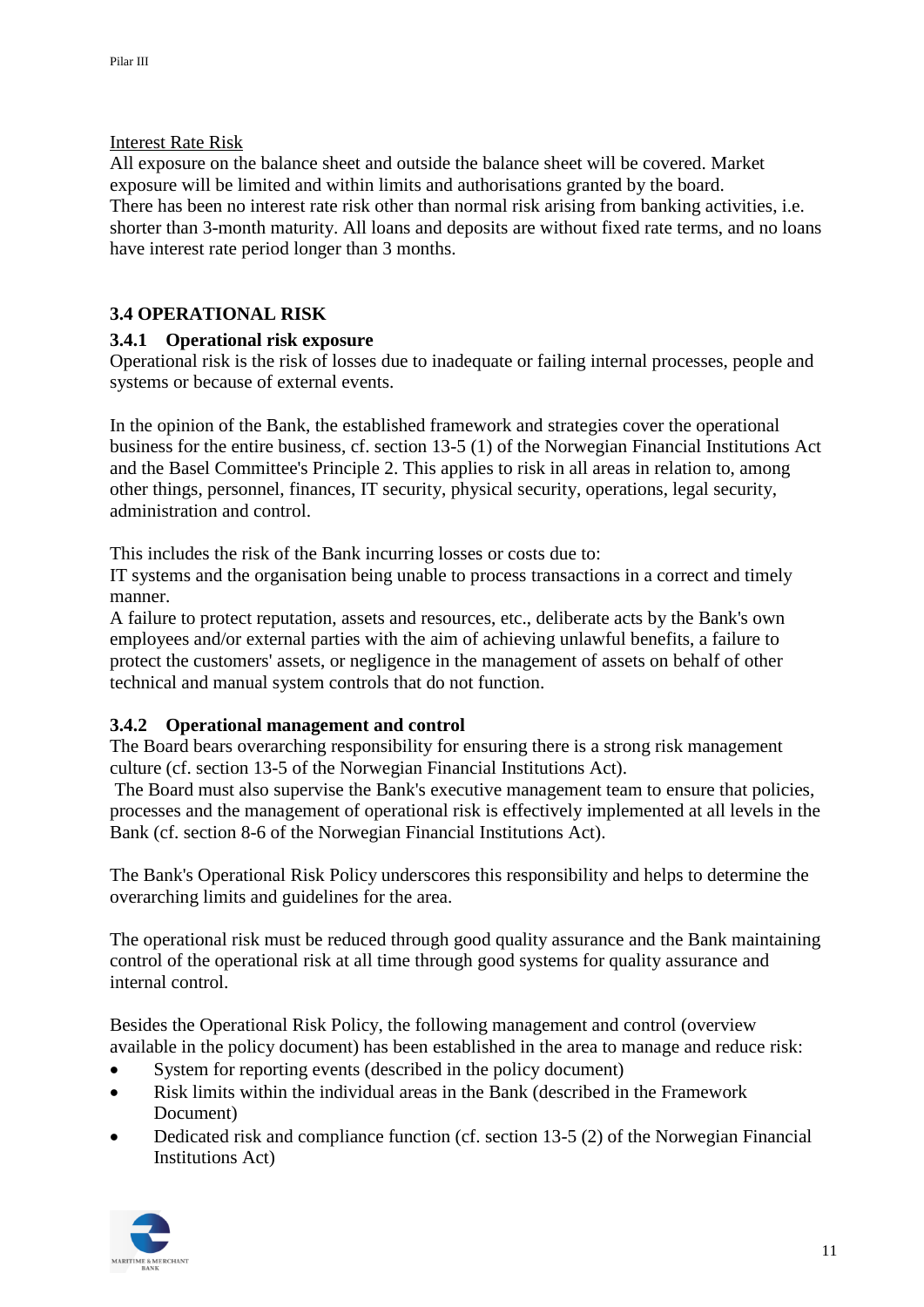- Contracted in internal audit function cf. section 13-5 (2) of the Norwegian Financial Institutions Act)
- Policy for the undertaking's remuneration scheme
- Guidelines for outsourcing
- Code of Conduct
- Job descriptions
- The Bank has taken out insurance cover for professional liability, criminality and directors' liability

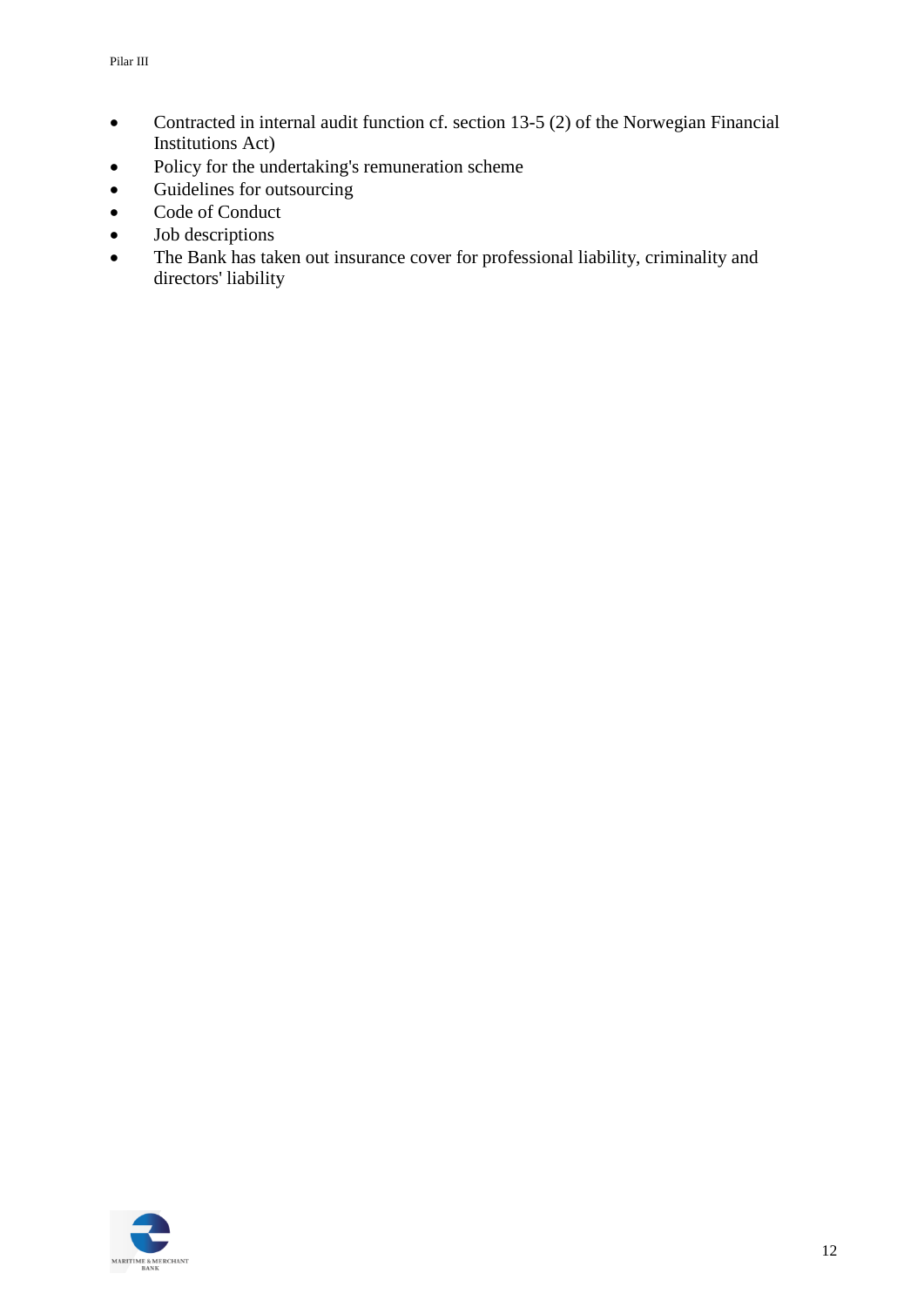## <span id="page-12-0"></span>**4 RISK MANAGEMENT IN MARITIME & MERCHANT BANK**

#### <span id="page-12-1"></span>**4.1 The Bank's organisation**

The Bank is staffed by experienced personnel who, besides possessing expertise in all of the relevant banking areas (risk, compliance, credit work, routines, guidelines for credit liquidity, operations, IT and security) also possess in-depth knowledge about the maritime industry and its cyclical nature.

## <span id="page-12-2"></span>**4.2 Corporate governance**

Corporate governance encompasses the values, goals and overarching principles that provide a basis for managing and supervising the Bank in order to protect the interests of our owners, depositors and other stakeholders. The Bank's corporate governance is intended to ensure prudent asset management and greater assurance that our publicly declared goals and strategies are attained and realised.

Our corporate governance mainly involves:

- The establishment of general short-term and long-term goals.
- A continuous strategy process aimed at achieving the Bank's short-term and long-term goals.
- Continuous and integrated management of the risks associated with the Bank's goal attainment.
- Regular reporting on the Bank's established goals.
- Following up approved corrective measures.

Section 13-5 of the Norwegian Financial Institutions Act defines the principle of proportionality, which clarifies that management and control arrangements, as well as guidelines and routines, must be proportionate to the risk associated with, and scope of, an institution's business.

Furthermore, chapter 8 of the Regulation on capital requirements and national adjustment of CRR/CRD IV (CRR/CRD IV Regulation) says that undertakings must adjust their risk management and internal control according to the nature, scope and complexity of the undertaking's business. The principle of proportionality has been incorporated into Acts and Regulations in order to clarify that what is good and adequate risk management and internal control can vary. The principle allows for less comprehensive requirements for the process of risk management and internal control in small banks than in large banks.

#### <span id="page-12-3"></span>**4.2.1 Management principles**

The Bank has the following hierarchy of governance documents:

- Governing Policies form the top level of the internal control system. These are adopted by the Board. Describes the relationship between the various governing bodies in the bank and verify the Bank's control environment, culture, values, ethical basis and different governance processes
- Function Policies specify the frameworks and principles that are to be observed in the various functions and processes. These apply to the entire bank and indicate what to do and what to approve where

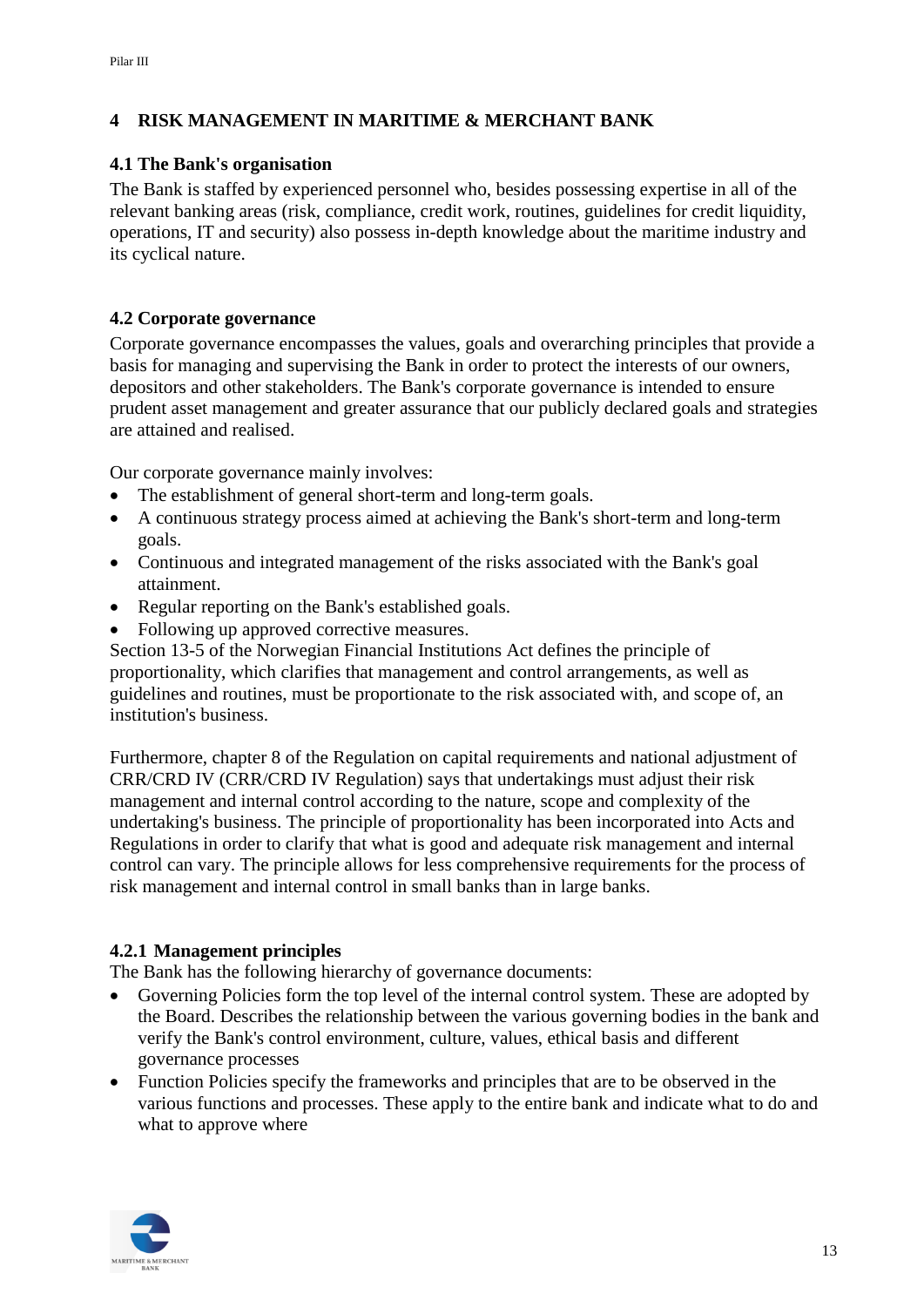- Work processes and procedures. Describes more in detail how the principles stated in different policies are to be performed. These are process-oriented and provide a documentation of the processes through different activities and roles. These are important tools for implementing policies and help ensure compliance and follow-up of these.
- Key controls are the most significant control activities in terms of reducing risk to a level consistent with the bank's risk tolerance in the various areas. The key controls are identified and are part of the various procedures and procedures. In addition to this, there will be a set of key controls at the bank level (management level).

## <span id="page-13-0"></span>**4.2.2 Risk limits - risk appetite**

The Bank's risk limits and goals are set out by the Board in various documents:

- Limits for the commercial targets in relation to returns, growth, financial strength, etc.
- Limits and goals for liquidity with specified limits (targets) for various management parameters in the areas of LCR, NSFR, Liquidity Indicator 1, and liquidity buffers
- Limits and targets for credit with the distribution of loans to different industries (maximum exposure within different industries), quality of credit customers (PD – number of customers within the various risk classes, risk-weighted return, expected losses)

#### <span id="page-13-1"></span>**4.2.3 Governing policies**

Documents that apply to the entire business and all underlying governing documents. Documents that describe the core values, culture and management system of the business. The key documents are: Core Values, Code of Conduct, and Management, Governance and Control Policy. The documents are approved by the Board. The documents describe the Bank's culture and the relationship between the Bank's departments, Board and executive management team. The Bank has prepared the following management policies, which must be approved by the Board:

- Code of Conduct
- Risk Policy
- Risk Limits Policy
- Operational Risk Policy
- Market Risk Policy
- Information Security Policy
- Remuneration Policy
- Instructions for Identity Verification and Anti-Money Laundering Measures (KYC/AML)

## <span id="page-13-2"></span>**4.2.4 Function policies**

The Bank has prepared the following function policies:

- Credit
- Liquidity, including contingency plan and ILAAP

These documents must also be approved by the Board.

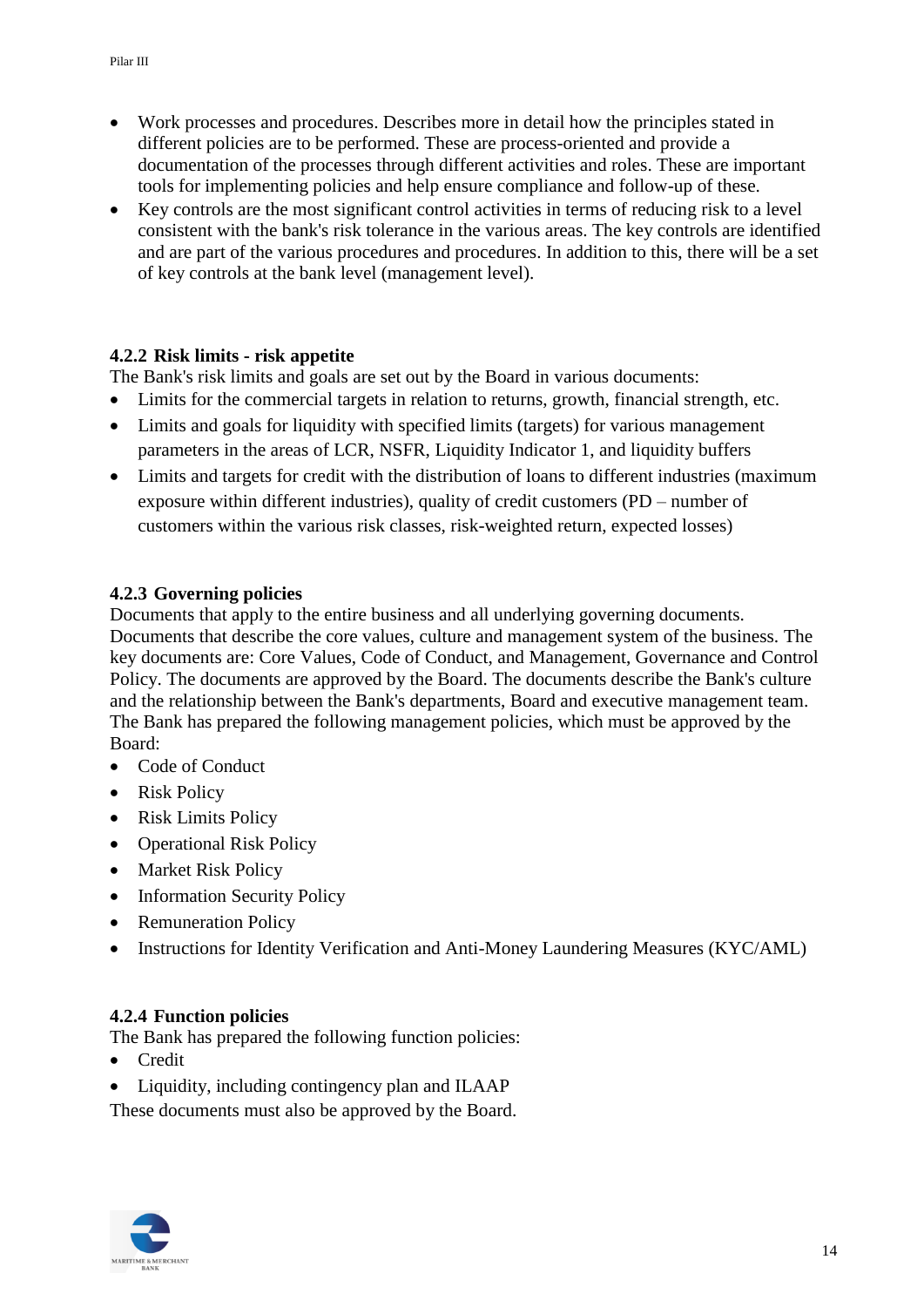#### <span id="page-14-0"></span>**4.2.5 Work processes and procedures**

Process descriptions will be prepared to describe and document every operation and responsibility in detail based on corporate structure, allocation of tasks and responsibilities, choice of products and services, and instructions and procedures.

These processes will be used together with the procedures as guidelines for the performance of the tasks. In the same way as for procedures, process descriptions will be subject to periodic internal control and revision.

#### <span id="page-14-1"></span>**4.2.6 Key controls**

The need for key controls is identified via risk assessments for processes and on a sub-process level. High risk requires measures or key controls whose implementation in practice must be documented and monitored. Key controls must be documented in control matrices and include risk, control activity, executer, frequency and documentation requirements upon implementation.

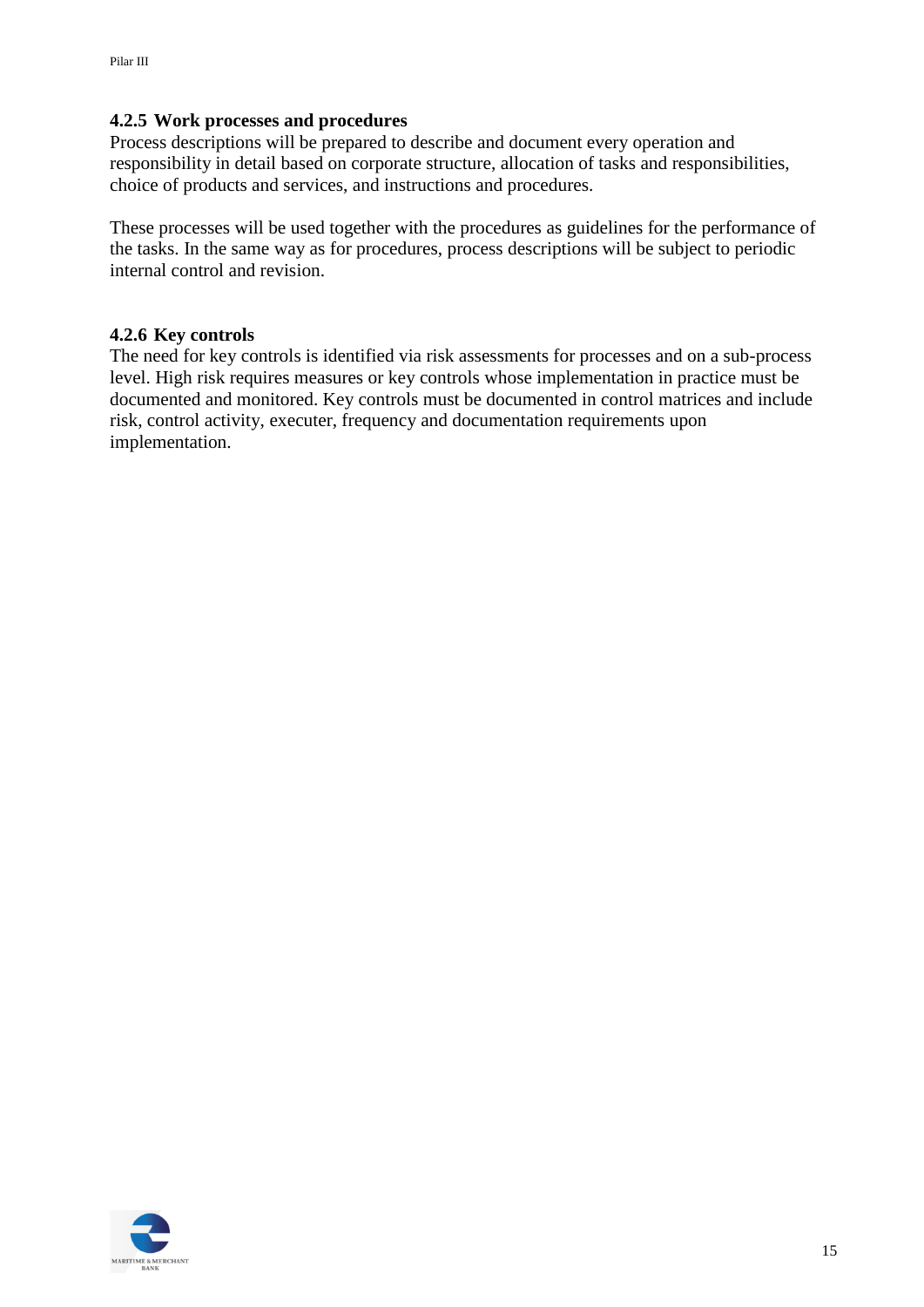## <span id="page-15-0"></span>**5 ATTACHMENTS**

## <span id="page-15-1"></span>**5.1 Standard form for disclosure of Common Equity capital (in Norwegian and NOK)**

|                | Ren kjernekapital: Instrumenter og opptjent kapital                                                                                              | (A)<br>Beløp på<br>datoen for<br>offentlig-<br>gjøring | (B)<br>Referanser til<br>artikler i<br>forordningen<br>(CRR) | (C)<br>Beløp omfattet<br>av overgangs-<br>regler |
|----------------|--------------------------------------------------------------------------------------------------------------------------------------------------|--------------------------------------------------------|--------------------------------------------------------------|--------------------------------------------------|
| 1              | Kapitalinstrumenter og tilhørende overkursfond                                                                                                   | 473 546                                                | 26 (1), 27,<br>28 og 29                                      |                                                  |
|                | herav: instrumenttype 1                                                                                                                          |                                                        |                                                              |                                                  |
|                | herav: instrumenttype 2                                                                                                                          |                                                        |                                                              |                                                  |
|                | herav: instrumenttype 3                                                                                                                          |                                                        |                                                              |                                                  |
| $\overline{2}$ | Opptient egenkapital i form av tidligere års<br>tilbakeholdte resultater                                                                         |                                                        | 26(1)(c)                                                     |                                                  |
| 3              | Akkumulerte andre inntekter og kostnader og<br>andre fond o.l.                                                                                   |                                                        | 26 (1) (d) og<br>(e)                                         |                                                  |
| 3a             | Avsetning for generell bankrisiko                                                                                                                |                                                        | 26(1)(f)                                                     |                                                  |
| $\overline{4}$ | Rene kjernekapitalinstrumenter omfattet av<br>overgangsbestemmelser                                                                              |                                                        |                                                              |                                                  |
|                | Statlige innskudd av ren kjernekapital omfattet<br>av overgangsbestemmelser                                                                      |                                                        |                                                              |                                                  |
| 5              | Minoritetsinteresser                                                                                                                             |                                                        | 84                                                           |                                                  |
| 5a             | Revidert delårsoverskudd fratrukket påregnelig<br>skatt mv. og utbytte                                                                           |                                                        | 26(2)                                                        |                                                  |
| 6              | Ren kjernekapital før regulatoriske<br>justeringer                                                                                               | 473 546                                                | Sum rad 1<br>t.o.m. 5a                                       |                                                  |
|                | Ren kjernekapital: Regulatoriske justeringer                                                                                                     |                                                        |                                                              |                                                  |
| $\overline{7}$ | Verdijusteringer som følge av kravene om<br>forsvarlig verdsettelse (negativt beløp)                                                             | - 841                                                  | 34 og 105                                                    |                                                  |
| 8              | Immaterielle eiendeler redusert med utsatt skatt<br>(negativt beløp)                                                                             | $-37391$                                               | 36 (1) (b) og<br>37                                          |                                                  |
| 9              | Tomt felt i EØS                                                                                                                                  |                                                        |                                                              |                                                  |
| 10             | Utsatt skattefordel som ikke skyldes midlertidige<br>forskjeller redusert med utsatt skatt som kan<br>motregnes (negativt beløp)                 | $-18337$                                               | $36(1)(c)$ og<br>38                                          |                                                  |
| 11             | Verdiendringer på sikringsinstrumenter ved<br>kontantstrømsikring                                                                                |                                                        | 33(1)(a)                                                     |                                                  |
| 12             | Positive verdier av justert forventet tap etter<br>kapitalkravsforskriften § 15-7 (tas inn som<br>negativt beløp)                                |                                                        | 36 (1) (d), 40<br>og 159                                     |                                                  |
| 13             | Økning i egenkapitalen knyttet til fremtidig<br>inntekt grunnet verdipapiriserte eiendeler<br>(negativt beløp)                                   |                                                        | 32(1)                                                        |                                                  |
| 14             | Gevinster eller tap på gjeld målt til virkelig verdi<br>som skyldes endringer i egen kredittverdighet                                            |                                                        | 33 (1) (b) og<br>(c)                                         |                                                  |
| 15             | Overfinansiering av pensjonsforpliktelser<br>(negativt beløp)                                                                                    |                                                        | 36 (1) (e) og<br>41                                          |                                                  |
| 16             | Direkte, indirekte og syntetiske beholdninger av<br>egne rene kjernekapitalinstrumenter (negativt<br>beløp)                                      |                                                        | 36 (1) (f) og<br>42                                          |                                                  |
| 17             | Beholdning av ren kjernekapital i annet selskap i<br>finansiell sektor som har en gjensidig investering<br>av ansvarlig kapital (negativt beløp) |                                                        | 36 (1) (g) og<br>44                                          |                                                  |

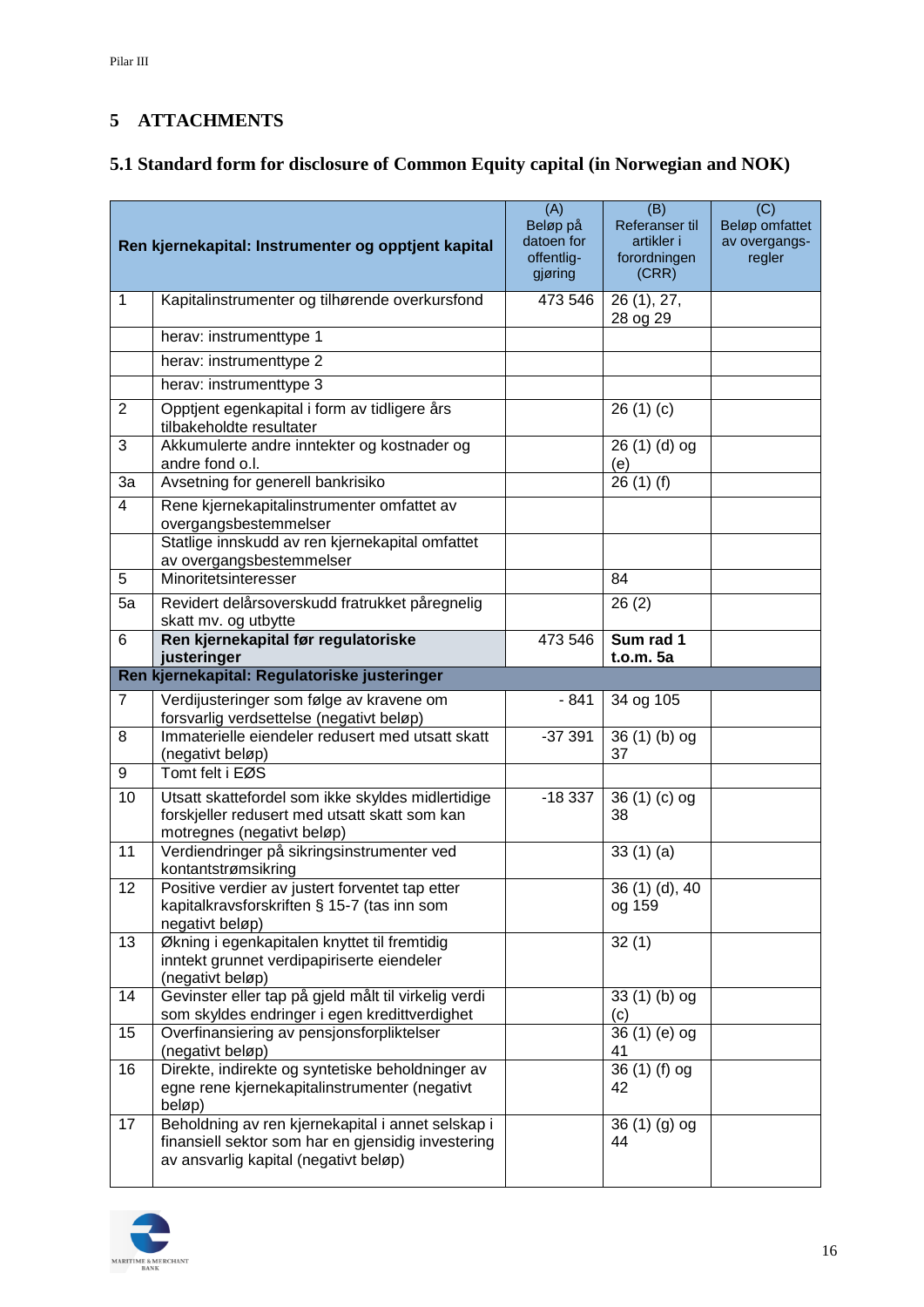|                 | Ren kjernekapital: Instrumenter og opptjent kapital                                                                                                                                                                                                                                                              | (A)<br>Beløp på<br>datoen for<br>offentlig-<br>gjøring | (B)<br>Referanser til<br>artikler i<br>forordningen<br>(CRR)                         | (C)<br>Beløp omfattet<br>av overgangs-<br>regler |
|-----------------|------------------------------------------------------------------------------------------------------------------------------------------------------------------------------------------------------------------------------------------------------------------------------------------------------------------|--------------------------------------------------------|--------------------------------------------------------------------------------------|--------------------------------------------------|
| 18              | Direkte, indirekte og syntetiske beholdninger av<br>ren kjernekapital i andre selskaper i finansiell<br>sektor der institusjonen ikke har en vesentlig<br>investering. Beløp som overstiger grensen på 10<br>%, regnet etter fradrag som er tillatt for korte<br>posisjoner (negativt beløp)                     |                                                        | $36(1)(h)$ ,<br>43, 45, 46,<br>49 (2), 79,<br>469 (1) (a),<br>472 (10) og<br>478 (1) |                                                  |
| 19              | Direkte, indirekte og syntetiske beholdninger av<br>ren kjernekapital i andre selskaper i finansiell<br>sektor der institusjonen har vesentlige<br>investeringer som samlet overstiger grensen på<br>10 %. Beløp regnet etter fradrag som er tillatt for<br>korte posisjoner (negativt beløp)<br>Tomt felt i EØS |                                                        | 36 (1) (i), 43,<br>45, 47, 48<br>$(1)$ (b), 49 $(1)$<br>til (3) og 79                |                                                  |
| 20<br>20a       | Poster som alternativt kan få 1250 % risikovekt<br>(negativt beløp),                                                                                                                                                                                                                                             |                                                        | 36(1)(k)                                                                             |                                                  |
| 20 <sub>b</sub> | herav: kvalifiserte eiendeler i selskap utenfor<br>finansiell sektor (negativt beløp)                                                                                                                                                                                                                            |                                                        | 36 (1) (k) (i)<br>og 89 til 91                                                       |                                                  |
| 20c             | herav: verdipapiriseringsposisjoner (negativt<br>beløp)                                                                                                                                                                                                                                                          |                                                        | 36 (1) (k) (ii),<br>243 (1) (b),<br>244 (1) (b)<br>og 258                            |                                                  |
| 20d             | herav: motpartsrisiko for transaksjoner som ikke<br>er avsluttet (negativt beløp)                                                                                                                                                                                                                                |                                                        | 36 (1) (k) (iii)<br>og 379 (3)                                                       |                                                  |
| 21              | Utsatt skattefordel som skyldes midlertidige<br>forskjeller og som overstiger unntaksgrensen på<br>10 %, redusert med utsatt skatt som kan<br>motregnes (negativt beløp)                                                                                                                                         |                                                        | 36 (1) (c), 38<br>og 48 (1) (a)                                                      |                                                  |
| 22              | Beløp som overstiger unntaksgrensen på<br>17,65 % (negativt beløp)                                                                                                                                                                                                                                               |                                                        | 48 (1)                                                                               |                                                  |
| 23              | herav: direkte, indirekte og syntetiske<br>beholdninger av ren kjernekapital i andre<br>selskaper i finansiell sektor der institusjonen har<br>en vesentlig investering (negativt beløp)                                                                                                                         |                                                        | 36 (1) (i) og<br>48 (1) (b)                                                          |                                                  |
| 24              | Tomt felt i EØS                                                                                                                                                                                                                                                                                                  |                                                        |                                                                                      |                                                  |
| 25              | herav: utsatt skattefordel som skyldes<br>midlertidige forskjeller (negativt beløp)                                                                                                                                                                                                                              |                                                        | 36 (1) (c), 38<br>og 48 (1) (a)                                                      |                                                  |
| 25a             | Akkumulert underskudd i inneværende<br>regnskapsår (negativt beløp)                                                                                                                                                                                                                                              |                                                        | 36(1)(a)                                                                             |                                                  |
| 25 <sub>b</sub> | Påregnelig skatt relatert til rene<br>kjernekapitalposter (negativt beløp)                                                                                                                                                                                                                                       |                                                        | $36(1)$ (l)                                                                          |                                                  |
| 26              | Justeringer i ren kjernekapital som følge av<br>overgangsbestemmelser                                                                                                                                                                                                                                            |                                                        | Sum 26a og<br>26 <sub>b</sub>                                                        |                                                  |
| 26a             | Overgangsbestemmelser for regulatoriske filtre<br>relaterte til urealiserte gevinster og tap                                                                                                                                                                                                                     |                                                        |                                                                                      |                                                  |
|                 | herav: filter for urealisert tap 1                                                                                                                                                                                                                                                                               |                                                        |                                                                                      |                                                  |
|                 | herav: filter for urealisert tap 2                                                                                                                                                                                                                                                                               |                                                        |                                                                                      |                                                  |
|                 | herav: filter for urealisert gevinst 1 (negativt<br>beløp)                                                                                                                                                                                                                                                       |                                                        | 468                                                                                  |                                                  |
|                 | herav: filter for urealisert gevinst 2 (negativt<br>beløp)                                                                                                                                                                                                                                                       |                                                        | 468                                                                                  |                                                  |

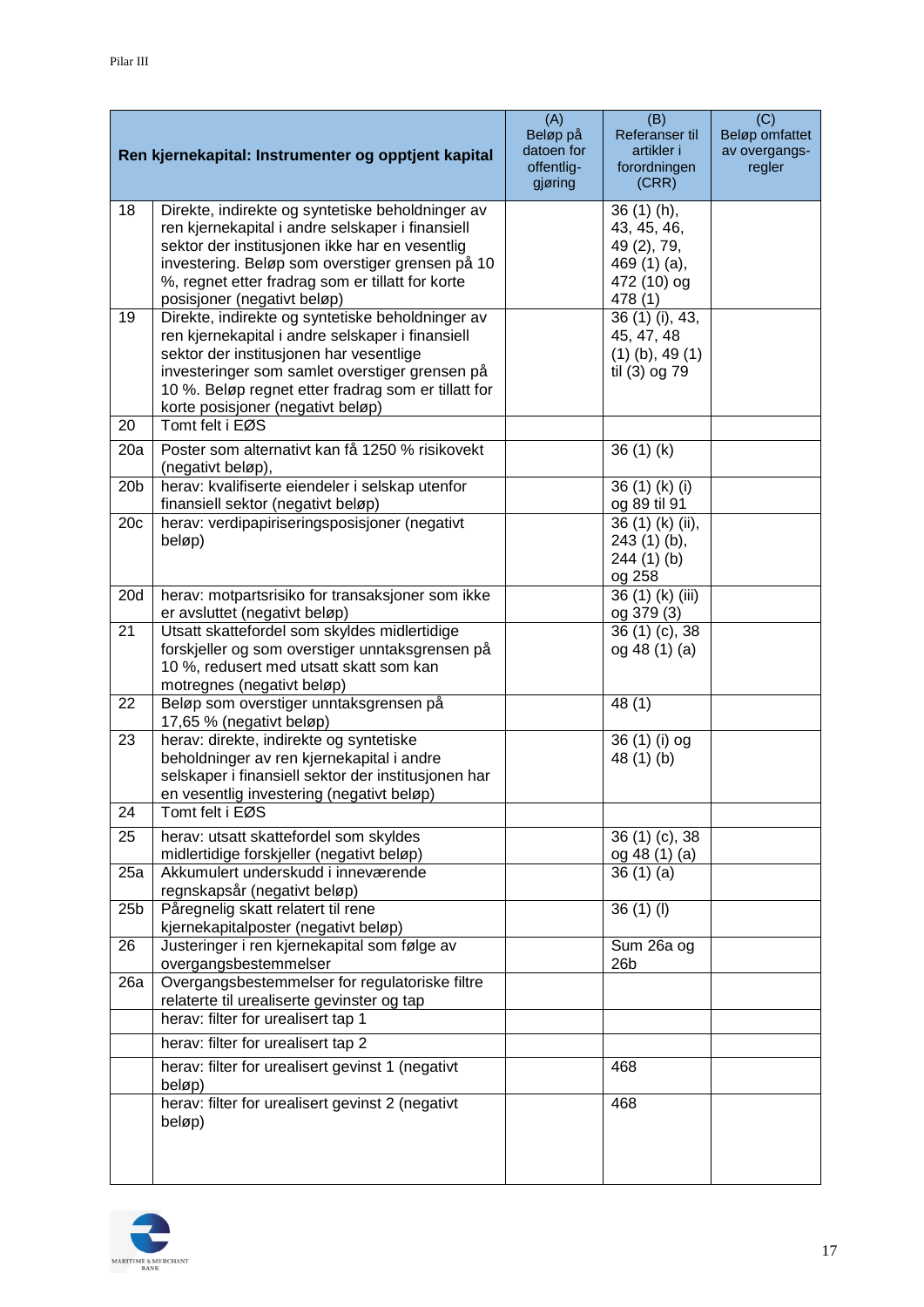|                 | Ren kjernekapital: Instrumenter og opptjent kapital                                                                                                                                                                                                                                                | (A)<br>Beløp på<br>datoen for<br>offentlig-<br>gjøring | (B)<br>Referanser til<br>artikler i<br>forordningen<br>(CRR)                      | (C)<br>Beløp omfattet<br>av overgangs-<br>regler |
|-----------------|----------------------------------------------------------------------------------------------------------------------------------------------------------------------------------------------------------------------------------------------------------------------------------------------------|--------------------------------------------------------|-----------------------------------------------------------------------------------|--------------------------------------------------|
| 26 <sub>b</sub> | Beløp som skal trekkes fra eller legges til ren<br>kjernekapital som følge av<br>overgangsbestemmelser for andre filtre og<br>fradrag                                                                                                                                                              |                                                        |                                                                                   |                                                  |
|                 | herav:                                                                                                                                                                                                                                                                                             |                                                        |                                                                                   |                                                  |
| 27              | Overskytende fradrag i annen godkjent<br>kjernekapital (negativt beløp)                                                                                                                                                                                                                            |                                                        | 36(1)(j)                                                                          |                                                  |
| 28              | Sum regulatoriske justeringer i ren<br>kjernekapital                                                                                                                                                                                                                                               | $-56569$                                               | Sum rad 7<br>t.o.m. 20a,<br>21, 22, 25a,<br>25b, 26 og<br>27                      |                                                  |
| 29              | Ren kjernekapital                                                                                                                                                                                                                                                                                  | 416 977                                                | Rad 6 pluss<br>rad 28 hvis<br>beløpet i<br>rad 28 er<br>negativt,<br>ellers minus |                                                  |
|                 | Annen godkjent kjernekapital: Instrumenter                                                                                                                                                                                                                                                         |                                                        |                                                                                   |                                                  |
| 30              | Kapitalinstrumenter og tilhørende overkursfond                                                                                                                                                                                                                                                     |                                                        | 51 og 52                                                                          |                                                  |
| 31              | herav: klassifisert som egenkapital etter<br>gjeldende regnskapsstandard                                                                                                                                                                                                                           |                                                        |                                                                                   |                                                  |
| 32              | herav: klassifisert som gjeld etter gjeldende<br>regnskapsstandard                                                                                                                                                                                                                                 |                                                        |                                                                                   |                                                  |
| 33              | Fondsobligasjonskapital omfattet av<br>overgangsbestemmelser                                                                                                                                                                                                                                       |                                                        | 486 (3) og<br>(5)                                                                 |                                                  |
|                 | Statlige innskudd av fondsobligasjonskapital<br>omfattet av overgangsbestemmelser                                                                                                                                                                                                                  |                                                        |                                                                                   |                                                  |
| 34              | Fondsobligasjonskapital utstedt av<br>datterselskaper til tredjeparter som kan                                                                                                                                                                                                                     |                                                        | 85 og 86                                                                          |                                                  |
| 35              | medregnes i annen godkjent kjernekapital<br>herav: instrumenter omfattet av<br>overgangsbestemmelser                                                                                                                                                                                               |                                                        |                                                                                   |                                                  |
| 36              | Annen godkjent kjernekapital før<br>regulatoriske justeringer                                                                                                                                                                                                                                      |                                                        | Sum rad 30,<br>33 og 34                                                           |                                                  |
|                 | Annen godkjent kjernekapital: Regulatoriske justeringer                                                                                                                                                                                                                                            |                                                        |                                                                                   |                                                  |
| 37              | Direkte, indirekte og syntetiske beholdninger av<br>egen fondsobligasjonskapital (negativt beløp)                                                                                                                                                                                                  |                                                        | 52 (1) (b), 56<br>$(a)$ og 57                                                     |                                                  |
| 38              | Beholdning av annen godkjent kjernekapital i<br>annet selskap i finansiell sektor som har en<br>gjensidig investering av ansvarlig kapital<br>(negativt beløp)                                                                                                                                     |                                                        | 56 (b) og 58                                                                      |                                                  |
| 39              | Direkte, indirekte og syntetiske beholdninger av<br>fondsobligasjonskapital i andre selskaper i<br>finansiell sektor der institusjonen ikke har en<br>vesentlig investering. Beløp som overstiger<br>grensen på 10 %, regnet etter fradrag som er<br>tillatt for korte posisjoner (negativt beløp) |                                                        | 56 (c), 59, 60<br>og 79                                                           |                                                  |
| 40              | Direkte, indirekte og syntetiske beholdninger av<br>fondsobligasjonskapital i andre selskaper i<br>finansiell sektor der institusjonen har en<br>vesentlig investering. Beløp regnet etter fradrag<br>som er tillatt for korte posisjoner (negativt beløp)                                         |                                                        | 56 (d), 59 og<br>79                                                               |                                                  |

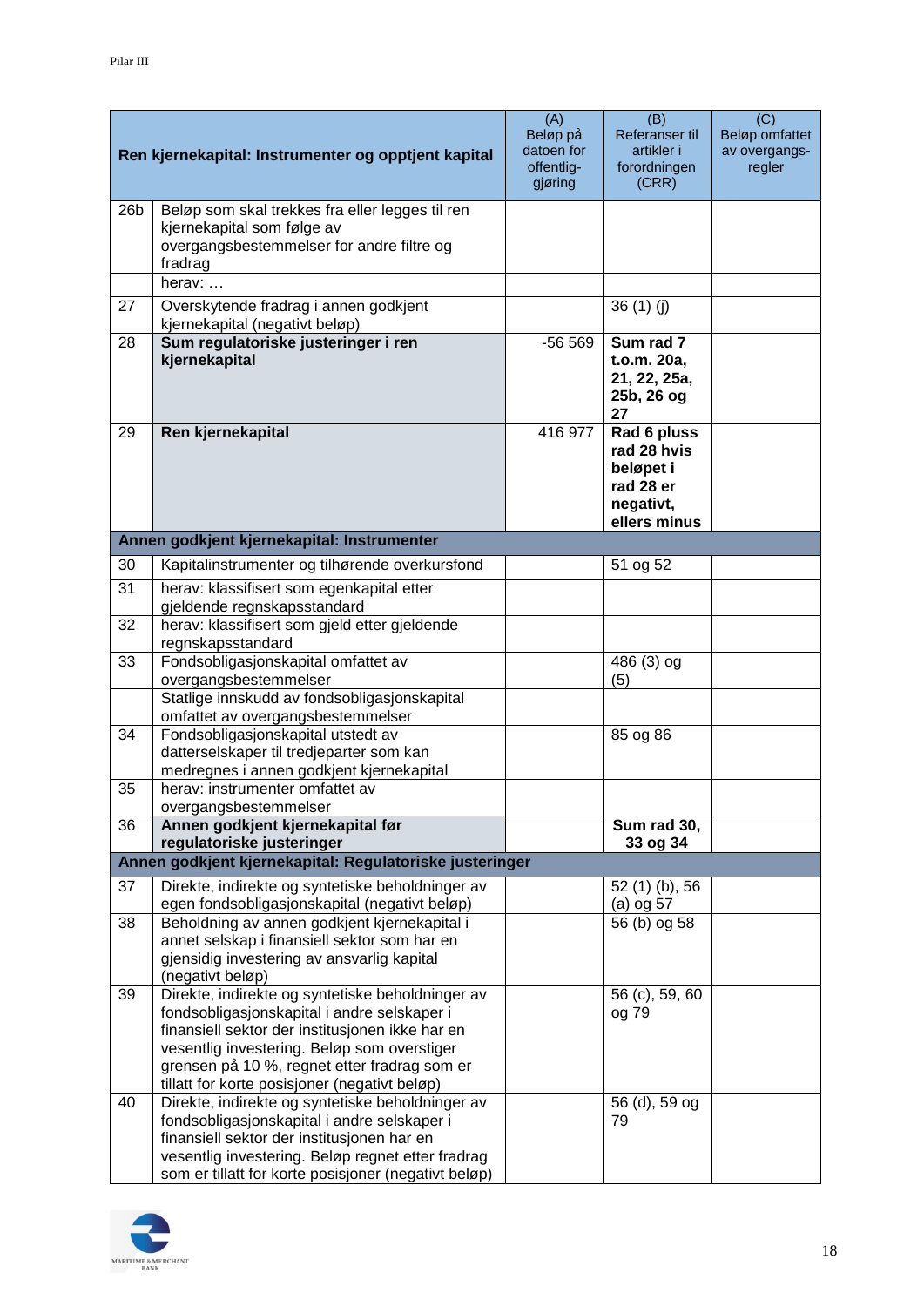|                 | Ren kjernekapital: Instrumenter og opptjent kapital                                                                                                                                  | (A)<br>Beløp på<br>datoen for<br>offentlig-<br>gjøring | (B)<br>Referanser til<br>artikler i<br>forordningen<br>(CRR)                                    | (C)<br>Beløp omfattet<br>av overgangs-<br>regler |
|-----------------|--------------------------------------------------------------------------------------------------------------------------------------------------------------------------------------|--------------------------------------------------------|-------------------------------------------------------------------------------------------------|--------------------------------------------------|
| 41              | Justeringer i annen godkjent kjernekapital som<br>følge av overgangsbestemmelser                                                                                                     |                                                        | Sum rad41a,<br>41b og 41c                                                                       |                                                  |
| 41a             | Fradrag som skal gjøres i annen godkjent<br>kjernekapital, i stedet for ren kjernekapital, som<br>følge av overgangsbestemmelser (negativt<br>beløp)                                 |                                                        | 469 $(1)$ $(b)$<br>og 472 (10)<br>(a)                                                           |                                                  |
|                 | herav: spesifiser de enkelte postene linje for linje                                                                                                                                 |                                                        |                                                                                                 |                                                  |
| 41 <sub>b</sub> | Fradrag som skal gjøres i annen godkjent<br>kjernekapital, i stedet for tilleggskapital, som<br>følge av overgangsbestemmelser (negativt<br>beløp)                                   |                                                        |                                                                                                 |                                                  |
|                 | herav: spesifiser de enkelte postene linje for linje                                                                                                                                 |                                                        |                                                                                                 |                                                  |
| 41c             | Beløp som skal trekkes fra eller legges til annen<br>godkjent kjernekapital som følge av<br>overgangsbestemmelser for andre filtre og<br>fradrag<br>herav: filter for urealisert tap |                                                        |                                                                                                 |                                                  |
|                 | herav: filter for urealisert gevinst (negativt beløp)                                                                                                                                |                                                        |                                                                                                 |                                                  |
|                 | herav: $\dots$                                                                                                                                                                       |                                                        |                                                                                                 |                                                  |
| 42              | Overskytende fradrag i tilleggskapital (negativt<br>beløp)                                                                                                                           |                                                        | 56 (e)                                                                                          |                                                  |
| 43              | Sum regulatoriske justeringer i annen<br>godkjent kjernekapital                                                                                                                      |                                                        | Sum rad 37<br>$t.o.m.$ 41 og<br>rad 42                                                          |                                                  |
| 44              | Annen godkjent kjernekapital                                                                                                                                                         |                                                        | <b>Rad 36</b><br>pluss rad<br>43. Gir<br>fradrag<br>fordi<br>beløpet i<br>rad 43 er<br>negativt |                                                  |
| 45              | Kjernekapital                                                                                                                                                                        | 416 977                                                | Sum rad 29<br>og rad 44                                                                         |                                                  |
|                 | Tilleggskapital: instrumenter og avsetninger                                                                                                                                         |                                                        |                                                                                                 |                                                  |
| 46              | Kapitalinstrumenter og tilhørende overkursfond                                                                                                                                       |                                                        | 62 og 63                                                                                        |                                                  |
| 47              | Tilleggskapital omfattet av<br>overgangsbestemmelser                                                                                                                                 |                                                        | 486 (4) og<br>(5)                                                                               |                                                  |
|                 | Statlige innskudd av tilleggskapital omfattet av<br>overgangsbestemmelser                                                                                                            |                                                        |                                                                                                 |                                                  |
| 48              | Ansvarlig lånekapital utstedt av datterselskaper<br>til tredjeparter som kan medregnes i<br>tilleggskapitalen                                                                        |                                                        | 87 og 88                                                                                        |                                                  |
| 49              | herav: instrumenter omfattet av<br>overgangsbestemmelser                                                                                                                             |                                                        |                                                                                                 |                                                  |
| 50              | Tallverdien av negative verdier av justert<br>forventet tap                                                                                                                          |                                                        | 62 (c) og (d)                                                                                   |                                                  |
| 51              | Tilleggskapital før regulatoriske justeringer                                                                                                                                        |                                                        | Sum rad 46<br>t.o.m. 48 og<br>rad 50                                                            |                                                  |

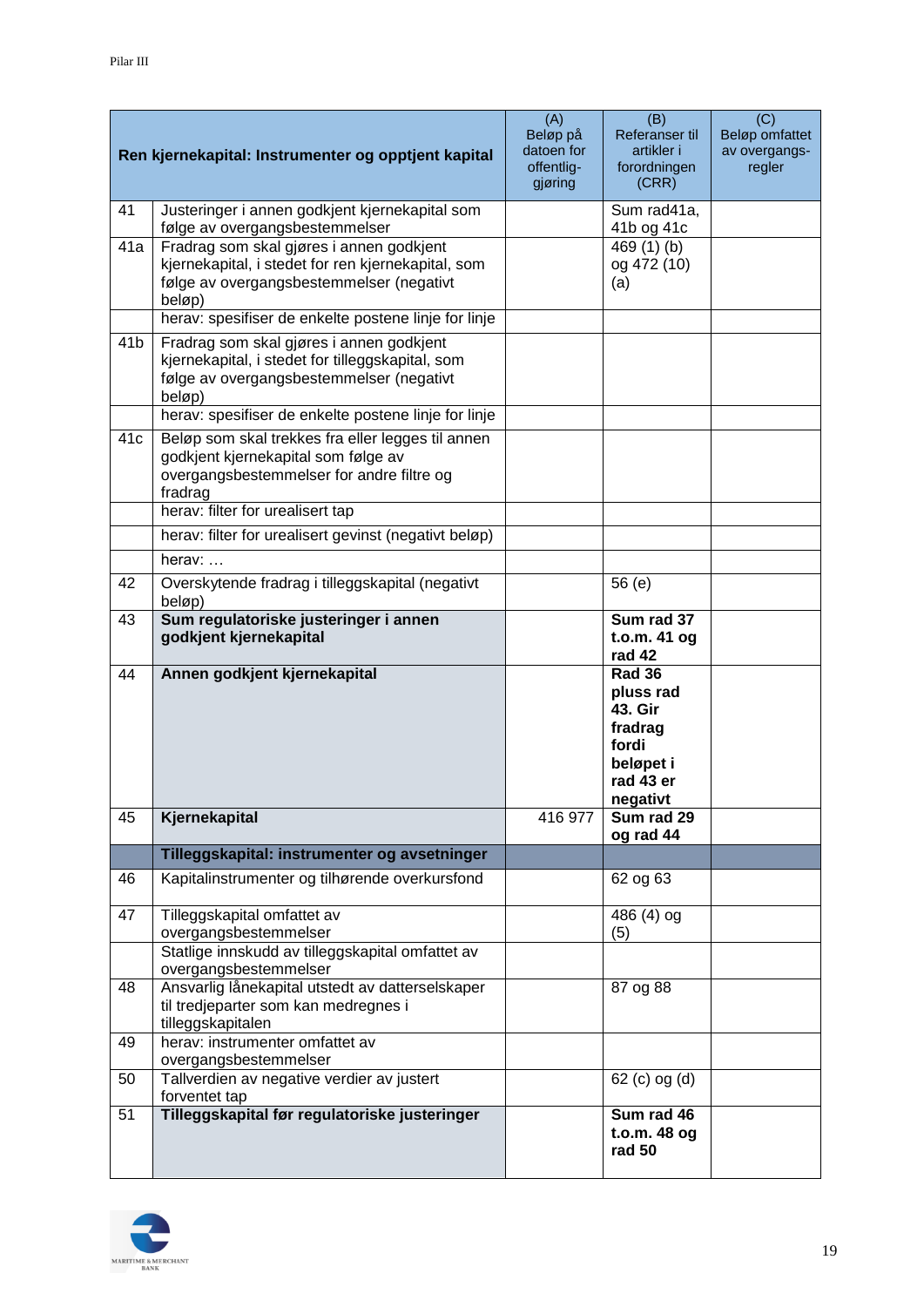| Ren kjernekapital: Instrumenter og opptjent kapital |                                                                                                                                                                                                                                                                                                  | (A)<br>Beløp på<br>datoen for<br>offentlig-<br>gjøring | (B)<br>Referanser til<br>artikler i<br>forordningen<br>(CRR)                              | (C)<br>Beløp omfattet<br>av overgangs-<br>regler |  |  |  |  |
|-----------------------------------------------------|--------------------------------------------------------------------------------------------------------------------------------------------------------------------------------------------------------------------------------------------------------------------------------------------------|--------------------------------------------------------|-------------------------------------------------------------------------------------------|--------------------------------------------------|--|--|--|--|
| Tilleggskapital: Regulatoriske justeringer          |                                                                                                                                                                                                                                                                                                  |                                                        |                                                                                           |                                                  |  |  |  |  |
| 52                                                  | Direkte, indirekte og syntetiske beholdninger av                                                                                                                                                                                                                                                 |                                                        | 63 (b) (i), 66                                                                            |                                                  |  |  |  |  |
|                                                     | egen ansvarlig lånekapital (negativt beløp)                                                                                                                                                                                                                                                      |                                                        | $(a)$ og 67                                                                               |                                                  |  |  |  |  |
| 53                                                  | Beholdning av tilleggskapital i annet selskap i<br>finansiell sektor som har en gjensidig investering<br>av ansvarlig kapital (negativt beløp)                                                                                                                                                   |                                                        | 66 (b) og 68                                                                              |                                                  |  |  |  |  |
| 54                                                  | Direkte, indirekte og syntetiske beholdninger av<br>ansvarlig lånekapital i andre selskaper i finansiell<br>sektor der institusjonen ikke har en vesentlig<br>investering. Beløp som overstiger grensen på<br>10 %, regnet etter fradrag som er tillatt for korte<br>posisjoner (negativt beløp) |                                                        | 66 (c), 69, 70<br>og 79                                                                   |                                                  |  |  |  |  |
| 54a                                                 | herav: nye beholdninger som ikke omfattes av<br>overgangsbestemmelser                                                                                                                                                                                                                            |                                                        |                                                                                           |                                                  |  |  |  |  |
| 54b                                                 | herav: beholdninger fra før 1. januar 2013<br>omfattet av overgangsbestemmelser                                                                                                                                                                                                                  |                                                        |                                                                                           |                                                  |  |  |  |  |
| 55                                                  | Direkte, indirekte og syntetiske beholdninger av<br>ansvarlig lånekapital i andre selskaper i finansiell<br>sektor der institusjonen har en vesentlig<br>investering. Beløp regnet etter fradrag som er<br>tillatt for korte posisjoner (negativt beløp)                                         |                                                        | 66 (d), 69 og<br>79                                                                       |                                                  |  |  |  |  |
| 56                                                  | Justeringer i tilleggskapital som følge av<br>overgangsbestemmelser (negativt beløp)                                                                                                                                                                                                             |                                                        | Sum rad<br>56a, 56b og<br>56c                                                             |                                                  |  |  |  |  |
| <b>56a</b>                                          | Fradrag som skal gjøres i tilleggskapital, i stedet<br>for ren kjernekapital, som følge av<br>overgangsbestemmelser (negativt beløp)                                                                                                                                                             |                                                        | 469 (1) (b)<br>og 472 (10)<br>(a)                                                         |                                                  |  |  |  |  |
|                                                     | herav: spesifiser de enkelte postene linje for linje                                                                                                                                                                                                                                             |                                                        |                                                                                           |                                                  |  |  |  |  |
| 56b                                                 | Fradrag som skal gjøres i tilleggskapital, i stedet<br>for annen godkjent kjernekapital, som følge av<br>overgangsbestemmelser (negativt beløp)                                                                                                                                                  |                                                        |                                                                                           |                                                  |  |  |  |  |
|                                                     | herav: spesifiser de enkelte postene linje for linje                                                                                                                                                                                                                                             |                                                        |                                                                                           |                                                  |  |  |  |  |
| 56c                                                 | Beløp som skal trekkes fra eller legges til<br>tilleggskapitalen som følge av<br>overgangsbestemmelser for filtre og andre<br>fradrag                                                                                                                                                            |                                                        | 468                                                                                       |                                                  |  |  |  |  |
|                                                     | herav: filter for urealisert tap                                                                                                                                                                                                                                                                 |                                                        |                                                                                           |                                                  |  |  |  |  |
|                                                     | herav: filter for urealisert gevinst                                                                                                                                                                                                                                                             |                                                        | 468                                                                                       |                                                  |  |  |  |  |
|                                                     | herav:                                                                                                                                                                                                                                                                                           |                                                        |                                                                                           |                                                  |  |  |  |  |
| 57                                                  | Sum regulatoriske justeringer i tilleggskapital                                                                                                                                                                                                                                                  |                                                        | Sum rad 52<br>t.o.m. 54,<br>rad 55 og 56                                                  |                                                  |  |  |  |  |
| 58                                                  | Tilleggskapital                                                                                                                                                                                                                                                                                  |                                                        | <b>Rad 51</b><br>pluss rad 57<br>hvis beløpet<br>i rad 57 er<br>negativt,<br>ellers minus |                                                  |  |  |  |  |
| 59                                                  | Ansvarlig capital                                                                                                                                                                                                                                                                                | 416 977                                                | Sum rad 45<br>og rad 58                                                                   |                                                  |  |  |  |  |

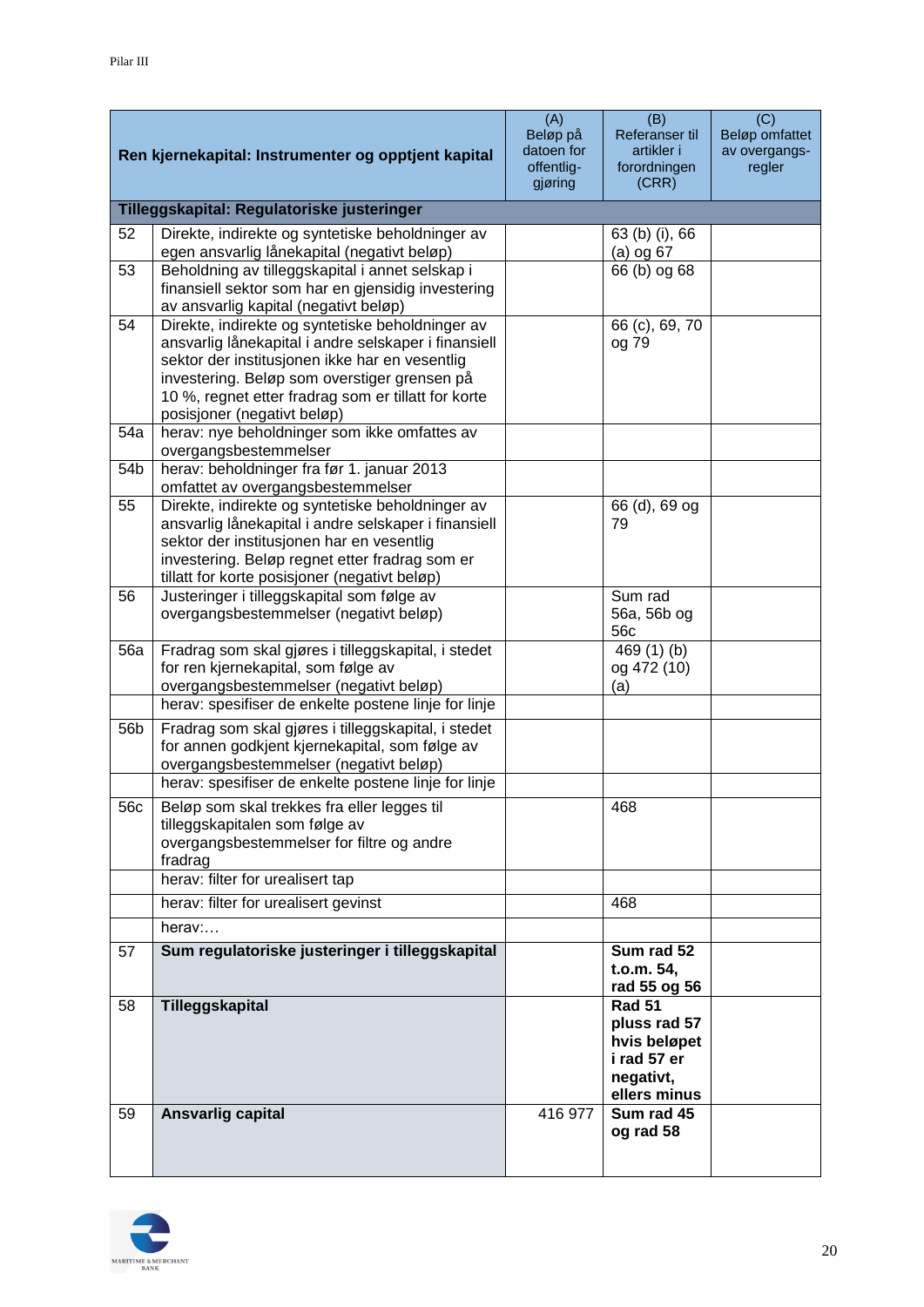| Ren kjernekapital: Instrumenter og opptjent kapital |                                                                                                                                                                                                                                               | (A)<br>Beløp på<br>datoen for<br>offentlig-<br>gjøring | (B)<br>Referanser til<br>artikler i<br>forordningen<br>(CRR)                     | (C)<br>Beløp omfattet<br>av overgangs-<br>regler |
|-----------------------------------------------------|-----------------------------------------------------------------------------------------------------------------------------------------------------------------------------------------------------------------------------------------------|--------------------------------------------------------|----------------------------------------------------------------------------------|--------------------------------------------------|
| 59a                                                 | Økning i beregningsgrunnlaget som følge av<br>overgangsbestemmelser                                                                                                                                                                           |                                                        | 472 (10) (b)                                                                     |                                                  |
|                                                     | herav: beløp som ikke er trukket fra ren<br>kjernekapital                                                                                                                                                                                     |                                                        | 469 (1) (b)                                                                      |                                                  |
|                                                     | herav: beløp som ikke er trukket fra annen<br>godkjent kjernekapital                                                                                                                                                                          |                                                        |                                                                                  |                                                  |
|                                                     | herav: beløp som ikke er trukket fra<br>tilleggskapital                                                                                                                                                                                       |                                                        |                                                                                  |                                                  |
| 60                                                  | <b>Beregningsgrunnlag</b>                                                                                                                                                                                                                     | 1 039 024                                              |                                                                                  |                                                  |
|                                                     | Kapitaldekning og buffere                                                                                                                                                                                                                     |                                                        |                                                                                  |                                                  |
| 61                                                  | Ren kjernekapitaldekning                                                                                                                                                                                                                      | 40,13 %                                                | 92(2)(a)                                                                         |                                                  |
| 62                                                  | Kjernekapitaldekning                                                                                                                                                                                                                          | 40,13%                                                 | 92(2)(b)                                                                         |                                                  |
| 63                                                  | Kapitaldekning                                                                                                                                                                                                                                | 40,13%                                                 | 92(2)(c)                                                                         |                                                  |
| 64                                                  | Kombinert bufferkrav som prosent av<br>beregningsgrunnlaget (4,5 % + 2,5 % + 2 % +<br>3%                                                                                                                                                      | 12 %                                                   | CRD 128,<br>129, 130,<br>131 og 133                                              |                                                  |
| 65                                                  | herav: bevaringsbuffer                                                                                                                                                                                                                        | 2,5%                                                   |                                                                                  |                                                  |
| 66                                                  | herav: motsyklisk buffer                                                                                                                                                                                                                      | 2,0%                                                   |                                                                                  |                                                  |
| 67                                                  | herav: systemrisikobuffer                                                                                                                                                                                                                     | 3,0%                                                   |                                                                                  |                                                  |
| 67a                                                 | herav: buffer for andre systemviktige<br>institusjoner (O-SII-buffer)                                                                                                                                                                         |                                                        | <b>CRD 131</b>                                                                   |                                                  |
| 68                                                  | Ren kjernekapital tilgjengelig for oppfyllelse<br>av bufferkrav (40,13 % - 4,5 %)                                                                                                                                                             | 35,63 %                                                | <b>CRD 128</b>                                                                   |                                                  |
| 69                                                  | Ikke relevant etter EØS-regler                                                                                                                                                                                                                |                                                        |                                                                                  |                                                  |
| 70                                                  | Ikke relevant etter EØS-regler                                                                                                                                                                                                                |                                                        |                                                                                  |                                                  |
| $\overline{71}$                                     | Ikke relevant etter EØS-regler                                                                                                                                                                                                                |                                                        |                                                                                  |                                                  |
|                                                     | <b>Kapitaldekning og buffere</b>                                                                                                                                                                                                              |                                                        |                                                                                  |                                                  |
| 72                                                  | Beholdninger av ansvarlig kapital i andre<br>selskaper i finansiell sektor der institusjonen har<br>en ikke vesentlig investering, som samlet er<br>under grensen på 10 %. Beløp regnet etter<br>fradrag som er tillatt for korte posisjoner. |                                                        | $36(1)(h)$ ,<br>45, 46, 472<br>$(10), 56$ (c),<br>59, 60, 66<br>$(c)$ , 69 og 70 |                                                  |
| 73                                                  | Beholdninger av ren kjernekapital i andre<br>selskaper i finansiell sektor der institusjonen har<br>en vesentlig investering, som samlet er under<br>grensen på 10 %. Beløp regnet etter fradrag<br>som er tillatt for korte posisjoner.      |                                                        | 36 (1) (i), 45<br>og 48                                                          |                                                  |
| 74                                                  | Tomt felt i EØS                                                                                                                                                                                                                               |                                                        |                                                                                  |                                                  |
| 75                                                  | Utsatt skattefordel som skyldes midlertidige<br>forskjeller redusert med utsatt skatt som kan                                                                                                                                                 |                                                        | 36 (1) (c), 38<br>og 48                                                          |                                                  |
|                                                     | motregnes, som er under grensen på 10 %.<br>Grenser for medregning av avsetninger i tilleggskapitalen                                                                                                                                         |                                                        |                                                                                  |                                                  |
| 76                                                  | Generelle kredittrisikoreserver                                                                                                                                                                                                               |                                                        | 62                                                                               |                                                  |
| 77                                                  | Grense for medregning av generelle<br>kredittrisikoreserver i tilleggskapitalen                                                                                                                                                               |                                                        | 62                                                                               |                                                  |
| 78                                                  | Tallverdien av negative verdier av justert<br>forventet tap                                                                                                                                                                                   |                                                        | 62                                                                               |                                                  |
| 79                                                  | Grense for medregning i tilleggskapitalen av<br>overskytende regnskapsmessige nedskrivninger                                                                                                                                                  |                                                        | 62                                                                               |                                                  |